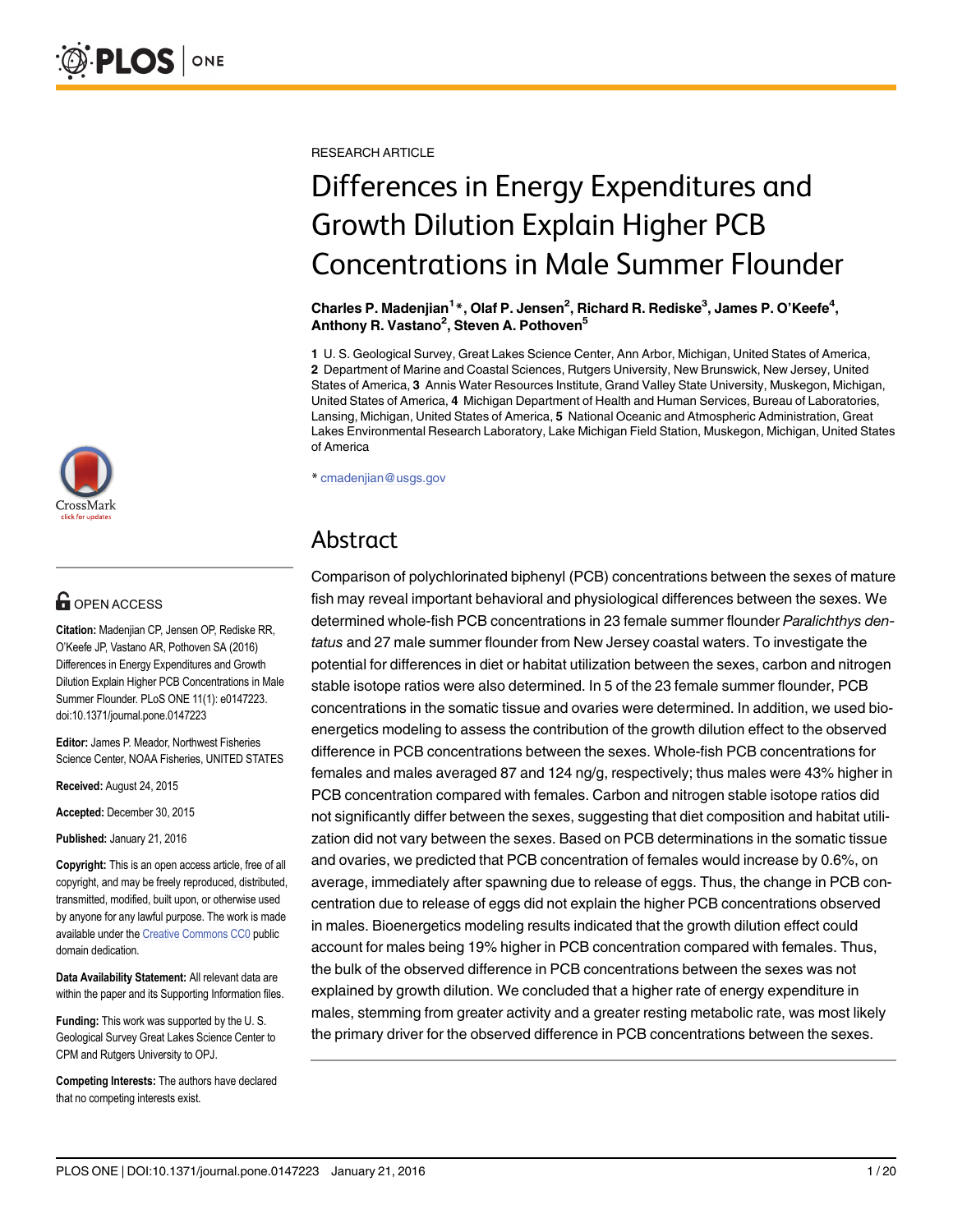# <span id="page-1-0"></span>Introduction

For seven species of fish, mature males have been shown to be 15–45% higher in whole-fish polychlorinated biphenyl (PCB) concentration than similarly aged mature females, and this difference has been primarily attributed to a higher rate of energy expenditure in mature males stemming from greater activity and a higher resting metabolic rate (or standard metabolic rate [SMR])  $[1-3]$  $[1-3]$  $[1-3]$  $[1-3]$  $[1-3]$ . A higher rate of energy expenditure leads to a higher rate of food consumption, which, in turn, leads to a higher rate of PCB accumulation. These seven species included walleye Sander vitreus, lake trout Salvelinus namaycush, coho salmon Oncorhynchus kisutch, burbot Lota lota, sea lamprey Petromyzon marinus, cisco Coregonus artedi, and lake whitefish Coregonus clupeaformis, and therefore covered a wide gamut of feeding behaviors from planktivore to blood parasite to piscivore. All of the above-mentioned freshwater fish populations that have been surveyed for a difference in whole-fish PCB concentrations between the sexes were from the Laurentian Great Lakes region, except for the burbot population from Great Slave Lake (Northwest Territories, Canada). If females grow substantially faster than males, then a growth dilution effect may also contribute toward males having higher PCB concentrations than females, but this growth dilution effect has been estimated to be of relatively minor importance in most cases [\[1](#page-16-0)– [2\]](#page-16-0). The contribution of the growth dilution effect to the observed difference in PCB concentrations between the sexes can be quantified using bioenergetics modeling.

Differences in PCB concentrations of muscle or liver tissue of fish between the sexes may not always accurately reflect the difference in whole-fish PCB concentrations between the sexes [\[1](#page-16-0)]. For example, in some fish species, females may exceed males in muscle PCB concentrations, whereas males exceed females in whole-fish PCB concentrations [[1](#page-16-0),[3](#page-16-0)]. Thus, whole-fish PCB determinations are needed to be certain that observed differences in PCB concentrations between the sexes actually signal the above-mentioned differences in behavior and physiology between the sexes. Most studies addressing differences in PCB concentrations between the sexes of fish have been based on muscle tissue or liver tissue PCB determinations. Consequently, caution must be exercised in comparing studies based on muscle tissue or liver tissue PCB determinations with studies based on whole-fish PCB determinations. Whole-fish PCB determinations are useful in ecological studies  $[1]$  $[1]$  $[1]$ , whereas muscle tissue PCB determinations are useful in setting fish consumption advisories  $[4]$ .

In general, results from published studies based on muscle or liver tissue PCB determinations indicated that male fish exceeded female fish in PCB concentrations. For example, substantially greater PCB concentrations in the livers of male dab *Limanda limanda*, a species of flatfish, compared with female dab from the North Sea have been reported [\[5\]](#page-17-0). Similarly, significantly greater muscle PCB concentrations in males compared with females in both largemouth bass Micropterus salmoides and spotted bass Micropterus punctulatus from a southeastern USA reservoir have been documented [\[6](#page-17-0)]. Likewise, adult male European hake Merluccius merluccius had significantly higher PCB concentrations in both their muscle tissue and liver tissue compared with adult female European hake from the Mediterranean Ocean [\[7\]](#page-17-0). Moreover, muscle PCB concentrations were significantly greater in males than in females for most of the walleye populations surveyed in Canada [\[4](#page-16-0)]. However, in a number of cases, muscle tissue or liver tissue PCB concentrations did not significantly differ between the sexes; and, in a few cases, muscle tissue PCB concentration was significantly greater in females than in males. For example, significant differences in liver tissue PCB concentrations between the sexes of Atlantic cod Gadus morhua or European flounder Platichthys flesus caught in the Glomma River, a tributary to the North Sea, were not detected  $[8]$  $[8]$  $[8]$ . Similarly, muscle PCB concentrations from six species of freshwater fishes (other than walleye) in Canada rarely showed significant differences between the sexes [[4](#page-16-0)]. Failure to detect a significant difference in PCB concentrations between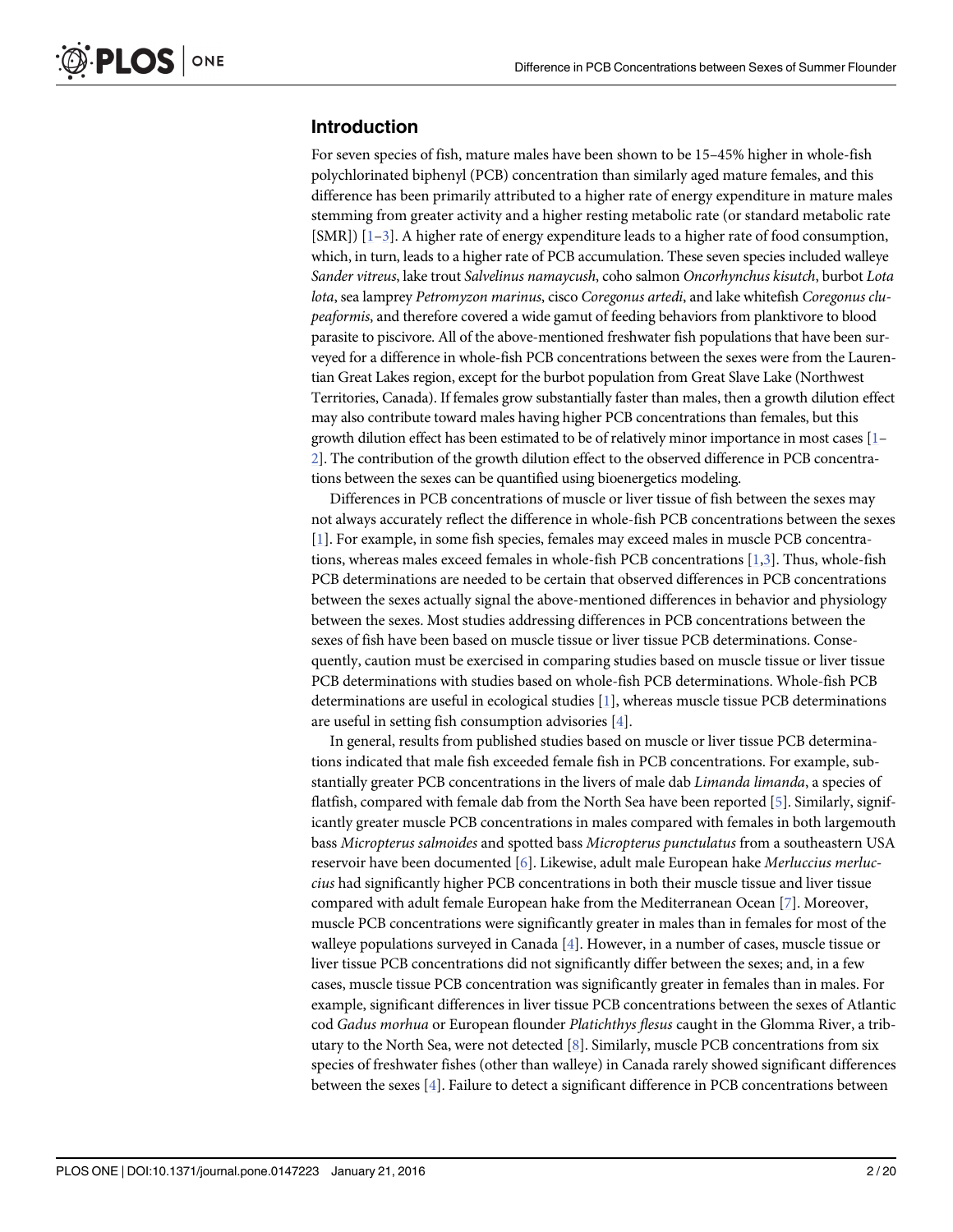<span id="page-2-0"></span>the sexes, or finding significantly higher PCB concentrations in females compared with males, may simply have been artifacts, at least in part, of determining PCB concentrations in muscle tissue or liver tissue rather than in whole fish.

The summer flounder or fluke Paralichthys dentatus population supports the most important recreational and commercial flatfish fisheries of the U. S. Atlantic coast [[9](#page-17-0)–[10](#page-17-0)]. Geographic range of the stock and fishery extends from Massachusetts to North Carolina. Summer flounder have been highly sought by sport anglers in New York and New Jersey waters of the Atlantic Ocean [\[9](#page-17-0)–[11\]](#page-17-0). Spawning season for summer flounder is protracted, extending from September to March, but peak spawning typically occurs during October and November. Diet of adult summer flounder consists primarily of fish and squid, and summer flounder is considered one of the important predators inhabiting the western Atlantic coastal ecosystem [[12](#page-17-0)]. Female summer flounder grow substantially faster than male summer flounder [\[11\]](#page-17-0). To the best of our knowledge, differences in whole-fish PCB concentrations between the sexes of summer flounder have not been investigated. Documentation of males exceeding females in wholefish PCB concentrations of summer flounder would represent an important milestone in assessing the pervasiveness of this apparently general characteristic of higher energy expenditure rate in males, because the summer flounder is a marine fish whereas the other fish populations that have been surveyed were from freshwater ecosystems.

The overall goal of our study was to evaluate the difference in whole-fish PCB concentrations between the sexes of summer flounder, and then identify the most likely explanations for the observed difference. Specific objectives included: (1) quantify the difference in whole-fish PCB concentrations between the sexes of summer flounder caught from a spawning aggregation off the New Jersey coast, (2) quantify the growth dilution effect on the difference in wholefish PCB concentrations between the sexes using bioenergetics modeling, (3) quantify the difference between somatic tissue PCB concentration and ovary PCB concentration in female summer flounder, (4) estimate the change in whole-fish PCB concentration of female summer flounder associated with the release of eggs at spawning, and (5) evaluate potential differences in diet and habitat use between the sexes of summer flounder based on carbon and nitrogen stable isotope ratios between the sexes of summer flounder.

#### Methods

#### Field methods

Adult summer flounder were caught on 12 November 2013 by a commercial trawler fishing in New Jersey coastal waters about 30 km east of Barnegat Light, New Jersey. Bottom depth at the capture site was 18 m. We purchased 85 summer flounder from the commercial fisher (Viking Village) at Barnegat Light, New Jersey, and then transported the fish on ice in coolers to the Rutgers University Marine Field Station (RUMFS) in Tuckerton, New Jersey for further processing. Because the summer flounder were bought from a licensed commercial fisher, approval by an Institutional Animal Care and Use Committee was not needed. The commercial fishing boat was operated under a Shirred/Purse Seine, Otter/Beam Trawl License and a Summer Flounder Permit issued from the New Jersey Division of Fish and Wildlife (NJDFW) Bureau of Marine Fisheries (BMF), and Viking Village operated under a Summer Flounder Dealer Permit issued from the NJDFW BMF. At the RUMFS, total length of each summer flounder was measured to the nearest millimeter, and each summer flounder was weighed to the nearest gram. Sex and maturity of each summer flounder were determined via visual inspection of the gonads. Each summer flounder was then individually bagged with a cardboard tag marked with a unique identification number and then frozen at -20°C until further processing. This field study did not involve endangered or protected species.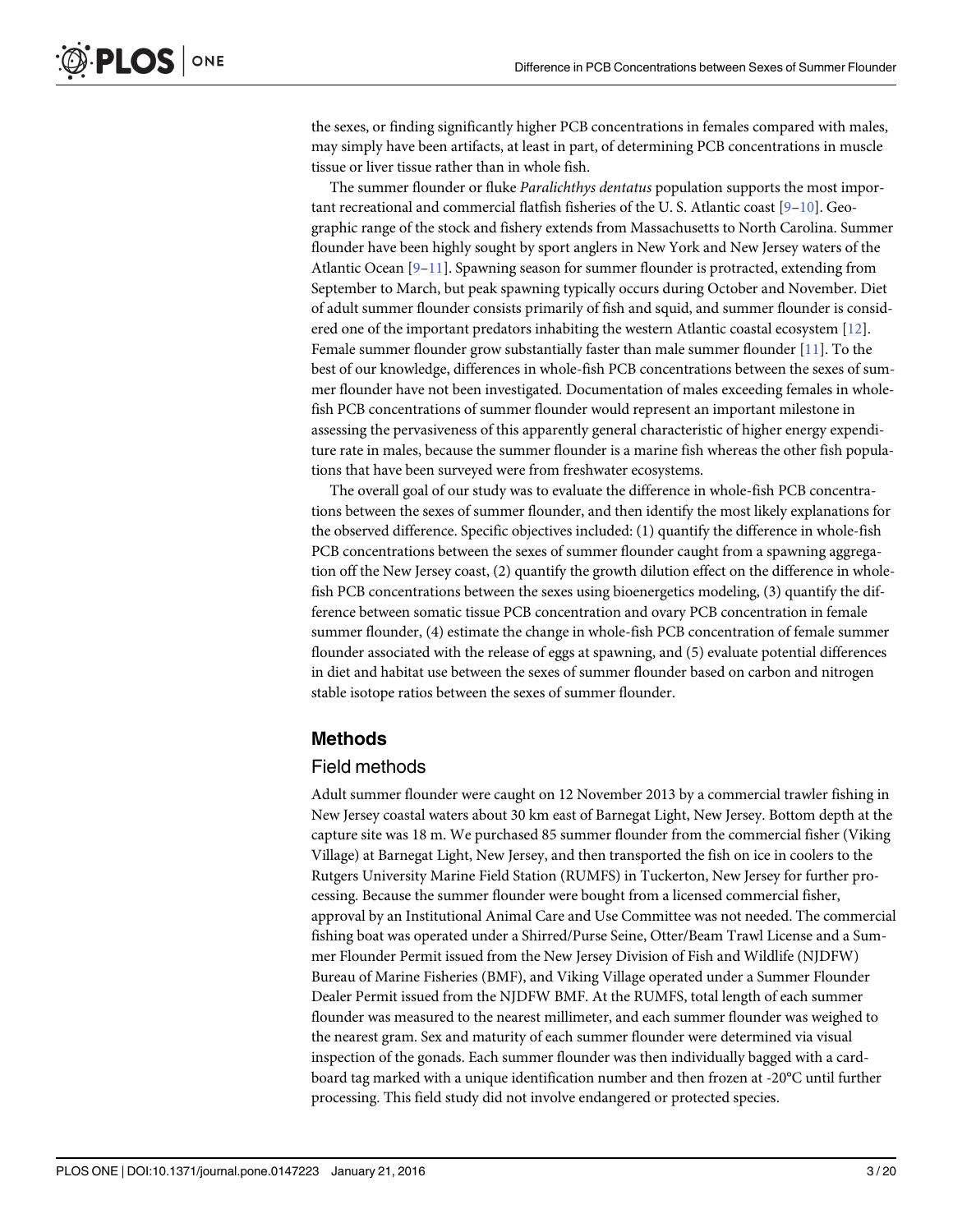# <span id="page-3-0"></span>PCB, lipid, and stable isotope ratio determinations

Five female summer flounder were randomly selected for PCB determinations of both somatic tissue and ovaries. Each of these individuals was partially thawed, and otoliths were then removed for aging purposes. Ovaries were removed and weighed to the nearest g, and the remaining somatic tissue was also weighed to the nearest g. Ovaries and somatic tissue were homogenized separately in appropriately sized blenders. For the somatic tissue, about 100 g of the homogenate was placed in a contaminant-free glass jar, sealed with a lid, and then stored at -20°C. For the ovaries, all of the available homogenate (between 50 and 85 g) was placed in a contaminant-free glass jar, sealed with a lid, and then stored at -20°C. For the 18 remaining female summer flounder, each fish was partially thawed, and the otoliths were removed for aging purposes. Then, each whole fish was homogenized using appropriately sized blenders, and then approximately 100 g of the homogenate was placed in a contaminant-free glass jar, sealed with a lid, and stored at -20°C. We randomly selected 27 male summer flounder from the remaining 62 males, and we processed these 27 males in the same manner that we processed the 18 females used for whole-fish PCB determinations. The frozen homogenates were shipped to the Annis Water Resources Institute in Muskegon, MI for PCB determinations. The otoliths were transported to the National Oceanic and Atmospheric Administration (NOAA) Northeast Fisheries Science Center at Woods Hole, MA, where they were processed for age determination under the supervision of NOAA fishery scientists. Aging was accomplished via enumeration of annuli on thin-sectioned otoliths. For one of the summer flounder, otoliths were damaged during their removal, and therefore an age could not be assigned to this fish.

For each of 45 whole-fish homogenates and the 5 somatic tissue homogenates, about 5 g of the homogenate was transferred to a small plastic vial, then capped, and stored at -20°C until further processing. These samples were used to determine the carbon ( $\delta^{13}$ C) and nitrogen  $(\delta^{15}N)$  stable isotope ratios. Because the decision to determine stable isotope ratios in the homogenates was not made until after five summer flounder had already been through the entire homogenization process, stable isotope ratios were not determined for these five fish. Due to the limited amount of homogenate material for the ovaries, stable isotope ratios were not determined for the ovary tissues. Each homogenate was dried for approximately 12 h at 50°C in a drying oven, and then ground by hand with a mortar and pestle. Samples were analyzed for δ<sup>13</sup>C and δ<sup>15</sup>N at the University of California–Davis Stable Isotope Facility on a PDZ Europa ANCA GSL elemental analyzer (Elementar Analysensysteme GmbH, Hanau, Germany) in combination with a PDZ Europa 20–20 isotope ratio mass spectrometer (Sercon Ltd., Cheshire, United Kingdom). Delta values, in parts per thousand (‰), reported here are relative to V-PDB (Vienna Pee Dee Belemnite) for carbon and air for nitrogen.

At the Annis Water Resources Institute, we followed the procedures described by Carlson et al.  $[13]$  and Jude et al.  $[14]$  $[14]$  $[14]$  to determine concentrations of PCB congeners. In brief, homogenized fish tissue (20 g) and 40 g of sodium sulfate were placed in a pre-extracted fritted glass thimble after spiking with the surrogate standards (numbers 30, 61, 161, 127, and 166; AccuStandard, Inc., New Haven, CT, USA). The tissue was allowed to dry and then was extracted in a soxhlet for a minimum of 10 hours with 50:50 dichloromethane:hexane. Extracts were reduced to less than 2 mL using a Labconco Rapidvap (Labconco, Kansas City, MO, USA) and brought up to a 5 mL final volume with hexane. A 1-mL aliquot of the extract was used for gravimetric determination of lipids. A second 1-mL aliquot was passed through a column containing 5 g of 45% acidic silica gel (Kiesel gel, mesh size 230–400, Merck, Darmstadt, Germany) and a thin layer of sodium sulfate at the top. The column was cleaned with 10 mL of hexane prior to transferring the extracts. Samples then were eluted with 15 mL of hexane and concentrated as described above to a final volume of 1.0 mL.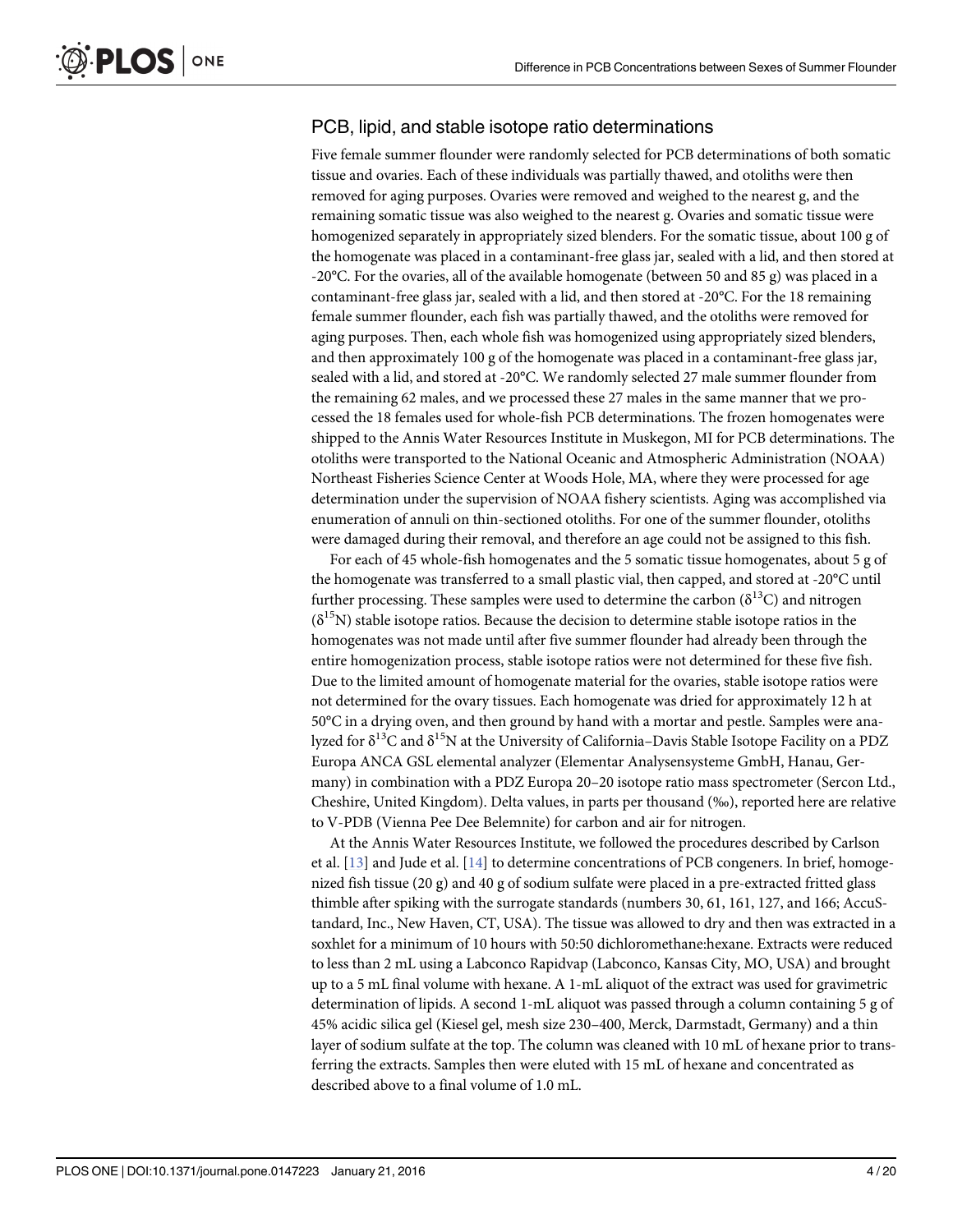Individual PCB congeners were identified and quantified with an Agilent 6890 gas chromatograph equipped with an electron capture detector (ECD) (Agilent Technologies, Santa Clara, CA, USA). A fused-silica DBXLB capillary column (60 m  $\times$  0.25 mm inside diameter, 0.25-μm film thickness) was used for separation. The oven temperature of the capillary column was programmed from 60 to 190°C at a rate of 20°C/min, then to 230°C at 1.5°C/min, then to 260°C at 5°C/min, and then to 300°C at 20°C/min. The final holding time was 8 min. Injector and detector temperatures were 300°C and 320°C, respectively. An external standard calibration method was used, with hydrogen as the carrier gas. Surrogate recoveries averaged  $94 \pm 0.9$ %. Procedural blanks were passed through the entire analytical procedure in order to determine if method related contamination or interferences were present. The gas chromatograph was calibrated with individual congener standards at five concentrations from AccuStandard (New Haven, CT, USA). Calibration accuracy was based on the ability to analyze aroclor standards and obtain predicted amounts and ratios obtained by Frame et al. [[15](#page-17-0)]. The West Coast Fish Studies standard supplied by AccuStandard was used to perform additional calibration verification. Quality control samples (method blanks, matrix spikes, and duplicates) were analyzed to ensure precision and accuracy. Method blanks were run at a frequency of 1 per 20 samples and the mean (±SE) concentration was 0.47 (±0.07) μg/kg. Matrix spikes were also analyzed at a 5% frequency and mean recovery was  $85 (\pm 2.2)$ %. Matrix-spiked duplicates were analyzed at a 5% frequency and mean relative percent difference was  $17 (\pm 1.0)$ %. Detection limit for the individual PCB congeners was  $0.025$  ng/g, which was equal to five times the baseline noise. The lowest concentration for a calibration standard was 0.25 ng/g. All PCB determinations were completed within 11 months after capture of the fish.

We detected and quantified 77 single PCB congeners and 6 pairs of coeluting PCB congeners in the summer flounder homogenates (Table 1). Congener numbers were assigned according to Ballschmiter et al. [\[16\]](#page-17-0). Congener nomenclature was applied according to the International Union of Pure and Applied Chemistry (IUPAC) system [\[17\]](#page-17-0). For each

| Grouping                                   | <b>PCB congeners</b>                                                                  |  |
|--------------------------------------------|---------------------------------------------------------------------------------------|--|
| Dichloro:                                  | 8                                                                                     |  |
| Trichloro:                                 | 18, 22, 25, 28, 31, 32, and 37                                                        |  |
| Tetrachloro:                               | 41, 42, 44, 45, 46, 47, 48, 49, 52, 59, 60, 63, 64, 67, 70, 71, 74, and<br>75         |  |
| Pentachloro:                               | 84, 85, 87, 92, 95, 97, 99, 105, 110, 118, 119, 123, and 124                          |  |
| Hexachloro:                                | 130, 131, 132, 134, 135, 138, 141, 146, 149, 151, 153, 156, 157,<br>158, 164, and 167 |  |
| Heptachloro:                               | 170, 171, 172, 173, 175, 176, 179, 180, 185, 187, 190, and 193                        |  |
| Octachloro:                                | 194, 195, 196, 199, 200, 202, and 203                                                 |  |
| Nonachloro:                                | 206 and 208                                                                           |  |
| Decachloro:                                | 209                                                                                   |  |
| Trichloro coelutor pair:                   | 20/33                                                                                 |  |
| Tetrachloro-pentachloro coelutor<br>pairs: | 56/101 and 66/91                                                                      |  |
| Hexachloro-heptachloro coelutor<br>pairs:  | 128/174 and 163/178                                                                   |  |
| Heptachloro-octachloro coelutor<br>pair:   | 177/201                                                                               |  |
|                                            |                                                                                       |  |

Table 1. List of PCB congeners that were detected and quantified in summer flounder caught in New Jersey coastal waters during November 2013.

Congeners were numbered according to Ballschmiter et al. [\[16](#page-17-0)].

doi:10.1371/journal.pone.0147223.t001

<span id="page-4-0"></span>**PLOS I** 

ONE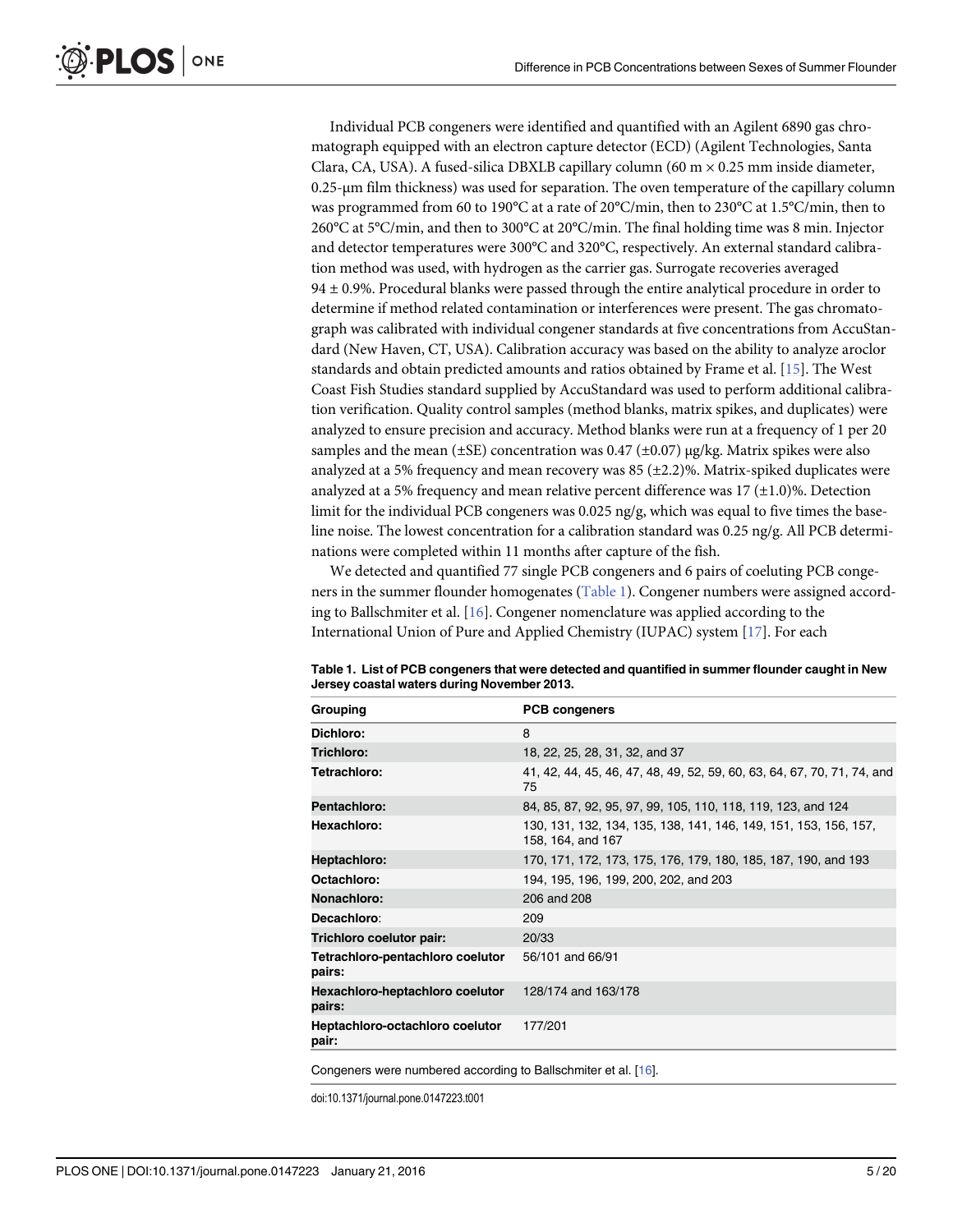<span id="page-5-0"></span>homogenate, we summed all of the PCB congener concentrations to yield an estimate of total PCB concentration,  $\Sigma$ PCB. All PCB concentrations were expressed on a wet-weight basis. We also determined the lipid concentration of each homogenate using the procedure outlined by Schmidt and Hesselberg [\[18\]](#page-17-0) and Hesselberg et al. [\[19\]](#page-17-0). Lipid concentrations were also expressed on a wet-weight basis. Results of all of the aforementioned determinations are provided in [S1 File](#page-16-0), [S2 File](#page-16-0) and [S3 File.](#page-16-0)

#### Data analyses

To determine whole-fish  $\Sigma$ PCB of the five females selected for PCB determinations of ovaries and somatic tissue, the mass-balance approach used by Niimi [\[20\]](#page-17-0) was followed. Following this approach, body burdens in the ovaries and somatic tissue were calculated and then summed, and this sum of the body burdens was then divided by the sum of the weights for the ovaries and somatic tissue to yield an estimate of whole-fish  $\Sigma$ PCB. This same approach was used to determine whole-fish concentrations of each of the PCB congeners as well as whole-fish lipid concentrations. In addition, using the procedure described by Niimi [\[20\]](#page-17-0), the expected percent change in  $\Sigma$ PCB due to release of eggs at spawning was estimated for each of the five females by calculating the ratio of  $\Sigma$ PCB in the somatic tissue to the estimated whole-fish  $\Sigma$ PCB. The gonadosomatic index (GSI) was calculated for each of the five females by dividing the weight of the ovaries by the total weight of the fish and then multiplying by 100.

To determine whether whole-fish  $\Sigma$ PCB significantly differed between the sexes of summer flounder, we applied analysis of covariance (ANCOVA) to the summer flounder  $\Sigma$ PCB data. Five different ANCOVA models were initially considered, with whole-fish ΣPCB as the dependent variable, sex as the categorical variable, and age, total length (TL), weight, Fulton's condition K (= weight  $\cdot 10^5 \cdot TL^{-3}$ ), or lipid concentration of the summer flounder as the covariate. A sixth ANCOVA model was also considered, with whole-fish  $\Sigma$ PCB as the dependent variable, sex as the categorical variable, and age, TL, weight, K, and lipid concentration as the five covariates. All covariates were found to be insignificant ( $P > 0.10$ ) in the six ANCOVA model applications, except for lipid concentration. Thus, the ANCOVA model with lipid concentration as the covariate was used to test whether sex had a significant effect on whole-fish  $\Sigma$ PCB. To quantify the difference in whole-fish  $\Sigma$ PCBs between the sexes, we substituted the mean values of lipid concentration for both sexes into the fitted ANCOVA model to generate estimates of mean  $\Sigma$ PCB for both sexes, and then we calculated the ratio of the  $\Sigma$ PCB for the sex with the higher  $\Sigma$ PCB to the  $\Sigma$ PCB for the sex with the lower  $\Sigma$ PCB. The carbon and nitrogen stable isotope ratios were not considered as potential covariates in ANCOVA models, because stable isotope data were missing for five fish and we opted to use the maximum amount of  $\Sigma$ PCB data possible to characterize the difference in  $\Sigma$ PCBs between the sexes. To determine whether lipid concentration varied significantly between the sexes of summer flounder, a two-sample t test was applied to whole-fish lipid concentration data. We set  $\alpha$  = 0.05 for all of our statistical testing. All of the statistical analyses were performed using SAS 9.4 (SAS Institute, Cary, NC, USA).

To determine whether PCB congener distributions varied between the sexes of summer flounder, we first determined the PCB congener distribution for each of the 50 fish by calculating the proportion of whole-fish  $\Sigma$ PCB represented by each of the single PCB congeners and coelutor pairs. Next, the PCB congeners were grouped by homologs, and the proportion of  $\Sigma$ PCB represented by each of these groups was calculated for each of the 50 fish. Because only one dichloro congener was detected in the summer flounder [\(Table 1\)](#page-4-0), the dichloro and trichloro congeners were lumped into a single group, which also included the 20/33 coelutor pair. Similarly, the nonachloro congeners and decachloro congener were lumped into a single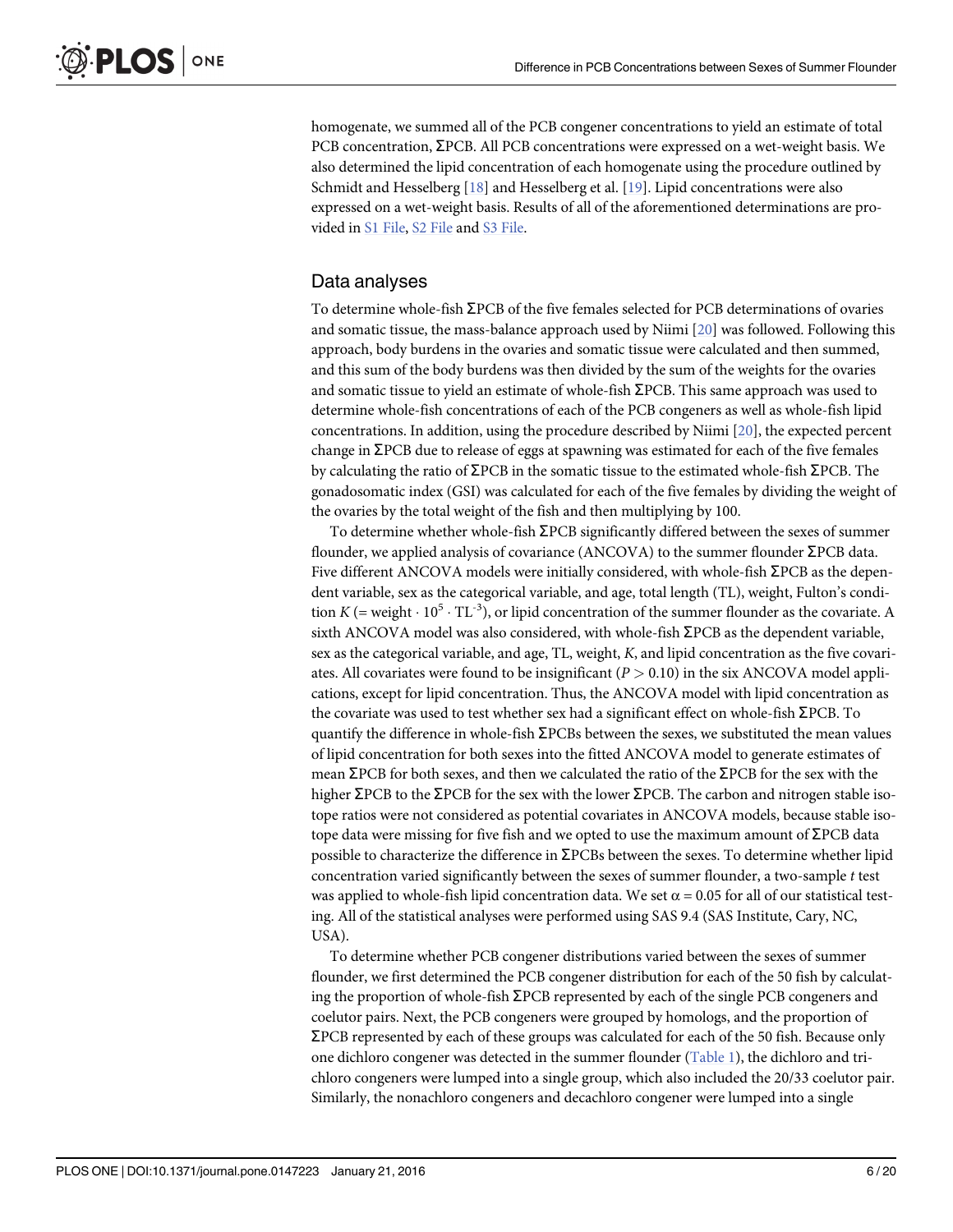<span id="page-6-0"></span>group. The 56/101 and 66/91 coelutor pairs were placed into a tetrachloro-pentachloro group, the 128/174 and 163/178 coelutor pairs were placed into a hexachloro-heptachloro group, and the 177/201 coelutor pair was placed into a heptachloro-octachloro group. These coelutor pair groups were separate from the tetrachloro, pentachloro, hexachloro, heptachloro, and octachloro groups. Thus, the total number of groups for principal component analysis was 10. Principal component analysis was applied to the proportions of whole-fish  $\Sigma$ PCB in these 10 groups, and the plot principal component 2 versus principal component 1 was visually inspected to determine whether the sexes could be clearly separated. In addition, we performed a battery of two-sample t tests to determine whether the proportion of  $\Sigma$ PCB represented by each of the single PCB congeners and coelutor pairs varied significantly between the sexes. A Bonferroni correction was applied to the  $\alpha$  level for this battery of t tests such that a difference was considered significant when  $P < 0.05/83$  or 0.0006. Comparison of PCB congener distributions between the sexes may be useful in inferring differences in habitat utilization or diet composition between the sexes [\[21](#page-17-0)–[22\]](#page-17-0).

To determine whether  $\delta^{13}C$  and  $\delta^{15}N$  differed significantly between the sexes of summer flounder, two-sample  $t$  tests were applied to the carbon and nitrogen stable isotope data. In aquatic ecosystems,  $\delta^{13}$ C can be used to help differentiate between the two major sources of available energy, namely the littoral (nearshore) production from benthic algae and detritus and the pelagic (open water) production from phytoplankton [\[23](#page-17-0)–[24](#page-17-0)]. The base of the littoral food web tends to be enriched in <sup>13</sup>C (less negative  $\delta^{13}$ C) compared with the base of the pelagic food web. The stable isotope ratio for nitrogen,  $\delta^{15}N$ , can be used to estimate trophic position because the  $\delta^{15}N$  for a consumer is typically enriched by 3–4‰ relative to its diet [\[23](#page-17-0)–[24](#page-17-0)]. Thus,  $\delta^{13}C$  and  $\delta^{15}N$  determinations may provide some insight into whether the sexes differed in habitat utilization and diet composition.

# Bioenergetics modeling

Bioenergetics modeling was used to quantify the growth dilution effect on the difference in  $\Sigma$ PCBs between the sexes of summer flounder, following the approach proposed by Madenjian [\[1](#page-16-0)]. To briefly review, gross growth efficiency (GGE) is equal to growth divided by the amount of food needed to attain that growth, and  $\Sigma$ PCB is inversely proportional to GGE. Thus, if the difference in  $\Sigma$ PCBs between the sexes is solely due to a difference in GGE between the sexes, then the ratio of  $\Sigma$ PCB of males to  $\Sigma$ PCB of females should be equal to the ratio of GGE for females to GGE for males. For example, if males were 20% greater in  $\Sigma$ PCB than females, and the difference in  $\Sigma$ PCBs between the sexes was solely attributable to a difference in GGEs between the sexes, then females should be 20% greater in GGE than males. Bioenergetics modeling is used to quantify the relative difference in GGEs between the sexes that is solely due to a difference in growth rates between the sexes, and this quantification represents the magnitude of the growth dilution effect [[1\]](#page-16-0). In performing this bioenergetics modeling, SMR and activity do not vary between the sexes, because the objective is to quantify the relative difference in GGEs between the sexes that is solely due to a difference in growth rates between the sexes [[1\]](#page-16-0).

To develop growth trajectories for both female and male summer flounder, a von Bertalanffy growth model was fitted to the age and TL data for each sex. In addition, a length-weight regression was fitted to TL and weight data for each sex. Fitted von Bertalanffy growth models and length-weight regressions were provided by NOAA fishery scientists from the Northeast Fisheries Science Center (NEFSC; Mark Terceiro NOAA NEFSC, personal communication). These data were based on results from the NEFSC bottom trawl survey conducted in the fall during years 2005–2014. Based on the fitted von Bertalanffy growth curves, TL at age was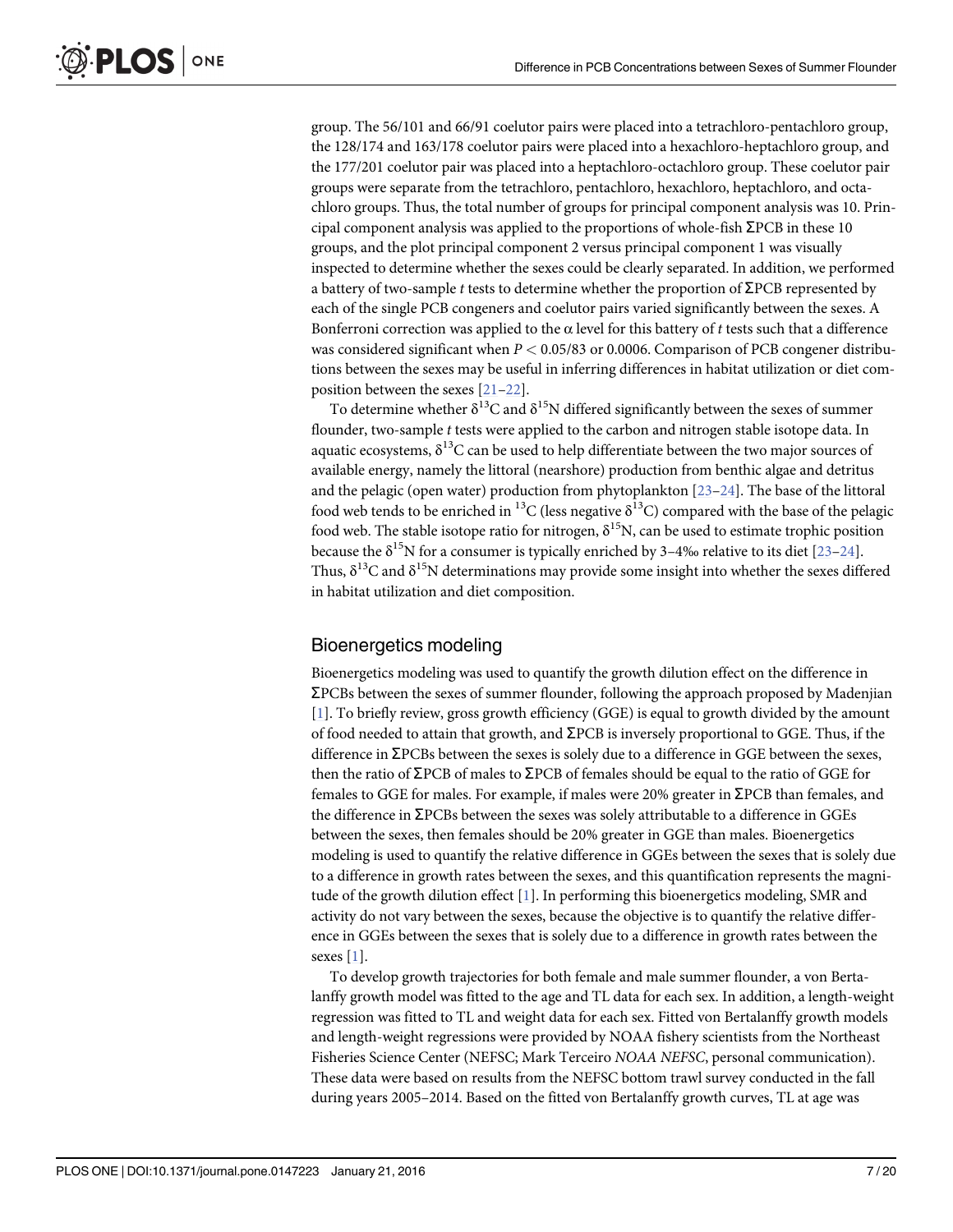<span id="page-7-0"></span>estimated for females and males over ages 0 through 8. The oldest summer flounder from our sample 50 fish was an age-8 individual. The fitted length-weight regressions were then used to estimate weight at age over the same age range. Because 1 October was the typical midpoint of the time schedule for deployment of the NEFSC fall bottom trawl survey, we designated 1 October as the starting day in our bioenergetics model simulations. Estimation of food consumption by an age-0 fish, via bioenergetics modeling, from time of hatching to 1 October was not feasible due to insufficient diet composition data. Thus, we assumed that GGE over this time period was equal to 0.20, which was the estimate of GGE for age-0 summer flounder from laboratory experiments [[25\]](#page-17-0), for both females and males.

We used the bioenergetics model developed by Burke and Rice [\[26\]](#page-18-0) for southern flounder Paralichthys lethostigma, a species closely related to the summer flounder, to estimate food consumption by an average female summer flounder and an average male summer flounder. This bioenergetics model represented an energy budget for the fish. Energy losses were calculated as a function of water temperature, summer flounder size (weight), and consumption rate, and then an estimate of the amount of food consumption necessary for a summer flounder to achieve the observed size (weight) at a given age was generated, using the bioenergetics model. The energy budget of the summer flounder can be written as:  $C = G + R + Eg + Ex + S$ , where  $C =$  consumption,  $G =$  growth,  $R =$  respiration,  $Eg =$  egestion,  $Ex =$  excretion, and  $S =$ spawning losses. Respiration was modeled as a function of water temperature and summer flounder weight. Egestion and excretion were modeled as functions of food consumption. Spawning was simulated by the summer flounder losing the appropriate amount of weight on the day of spawning. Mature males lost 1.7% of their body weight on the spawning day, based on GSI measurements for male summer flounder in ripe condition [[27](#page-18-0)] (David McElroy NOAA NEFSC, personal communication). For mature females, we simulated a loss of body weight equivalent to the mean GSI for the five females from our study. We designated 15 November as the spawning day in our bioenergetics model simulations, based on advice from NOAA fishery scientists (Mark Terceiro, personal communication). Summer flounder were assumed to reach maturity at age 1 in the fall [\[28\]](#page-18-0). The bioenergetics model was coded into a Turbo Pascal 6.0 (Borland International, Scotts Valley, CA, USA) computer program, and the computer program was then run to generate estimates of food consumption.

Additional bioenergetics model inputs included the water temperature regime experienced by summer flounder, diet composition for summer flounder, and energy densities of both prey and the summer flounder. The water temperature regime was taken from Narváez et al. [\[29\]](#page-18-0). Diet composition for summer flounder was taken from Wuenschel et al. [[12\]](#page-17-0). The 11 prey categories included anchovies Anchoa spp., sand lances Ammodytes spp., weakfish Cynoscion regalis, round herring Etrumeus teres, American butterfish Peprilus triacanthus, crabs, mysids and shrimp, other crustaceans, squid (primarily Loligo spp.), other molluscs, and miscellaneous (nematodes, polychaetes, annelids, leeches, eggs, and insects). Prey energy densities were taken from Steimle and Terranova [[30](#page-18-0)], Hartman and Brandt [\[31\]](#page-18-0), and Rudstam [\[32\]](#page-18-0). To estimate the energy density of summer flounder, five homogenates of males and five homogenates of females were randomly selected for energy density determinations. For each homogenate, energy density was determined using a Parr 1261 isoperibol bomb calorimeter (Parr Instrument Company, Moline, IL, USA), following the procedure outlined by Pothoven et al. [[33](#page-18-0)]. Energy densities were expressed on a wet-weight basis. Energy densities did not vary between the sexes and showed no trend with increasing summer flounder weight. Thus, the energy density of mature summer flounder was assumed to be equal to 5795 J/g, the average value for the 10 energy density determinations. In contrast, from an earlier study, energy density of immature summer flounder was estimated to be 4291 J/g  $[34]$  $[34]$ . Using the fitted von Bertalanffy growth models and the fitted length-weight regressions, weight at first maturity was estimated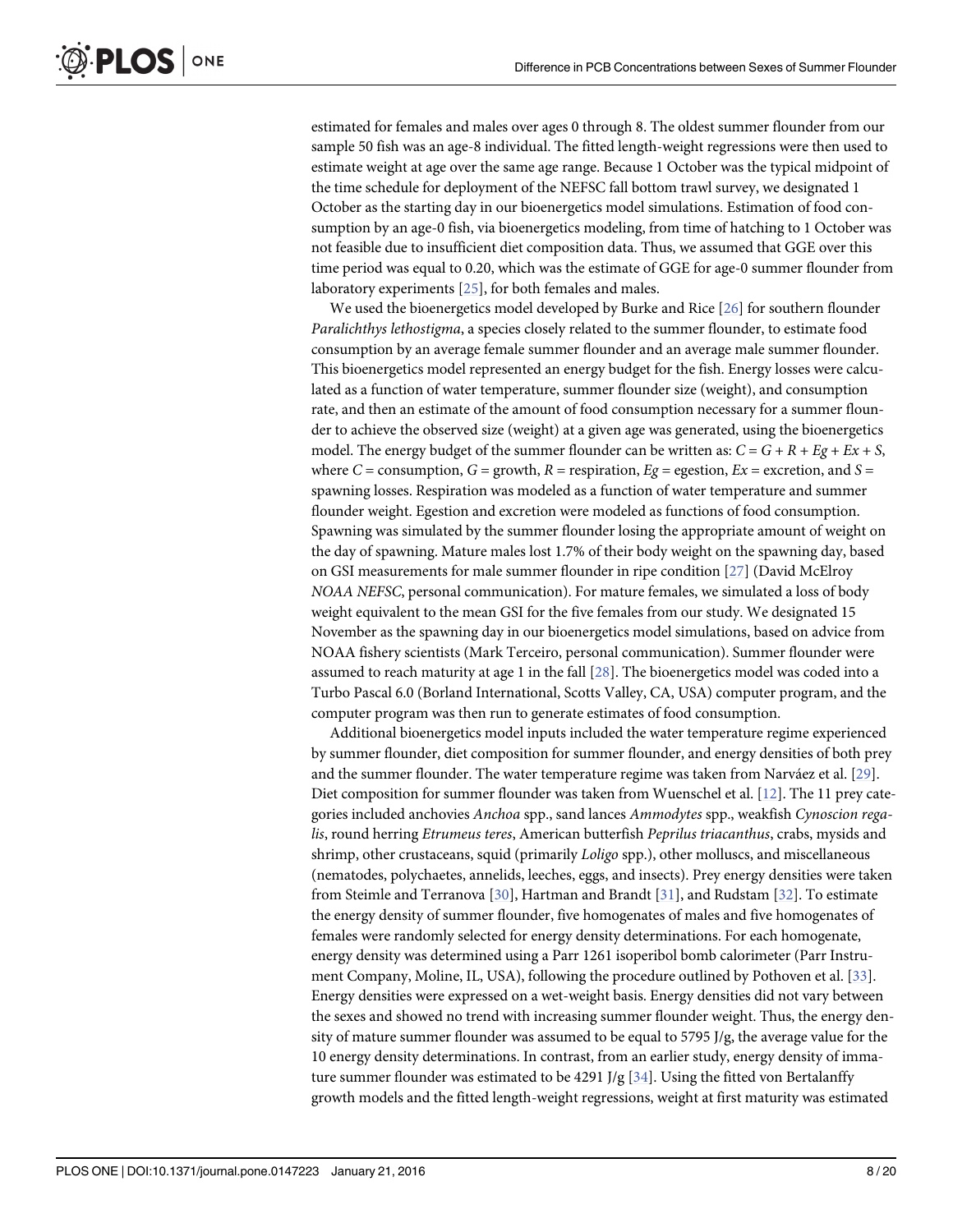<span id="page-8-0"></span>to be 379 g. We assumed that summer flounder energy density linearly increased from 4291 to 5795 J/g as summer flounder weight increased from 0 to 379 g. The slope of this line was 3.968 J  $g^{-1} g^{-1}$ . Again, energy density was assumed to be 5795 J/g for summer flounder  $\geq$  379 g in weight.

Using the food consumption estimates from the bioenergetics modeling, cumulative GGE for each sex was calculated by dividing the increase in summer flounder weight by the cumulative amount of food consumption required to attain the observed growth. The ratio of cumulative GGE for females to cumulative GGE for males was then calculated for each of the summer flounder ages 0–8. As previously mentioned, if the difference in  $\Sigma$ PCBs between the sexes were to be fully explained by the growth dilution effect, then the ratio of GGE for females to GGE for males would equal the ratio of  $\Sigma$ PCB of males to  $\Sigma$ PCB of females.

#### **Results**

# $D$ ifference in whole-fish  $\Sigma$ PCBs between the sexes

Despite the age distributions strongly overlapping between the sexes, female summer flounder were substantially larger than male summer flounder (Table 2). Ages for females ranged from 2 to 6 years, and ages for males ranged from 3 to 8 years. Mean age for males (4.2 years) was slightly higher than mean age for females (3.7 years). Females averaged 497 mm in TL, whereas males averaged 433 mm in TL. Females averaged 1264 g, whereas males averaged 863 g (Table 2). All summer flounder gonads were ripe or nearly ripe.

Males were significantly higher in whole-fish  $\Sigma$ PCB than females (ANCOVA:  $F = 5.82$ ;  $df = 1.47$ ;  $P = 0.0198$ ), and whole-fish  $\Sigma PCB$  significantly decreased with increasing lipid concentration (ANCOVA:  $F = 4.89$ ; df = 1,47; P = 0.0319) [\(Fig 1\)](#page-9-0). Substituting mean lipid concentrations for females and males into the fitted ANCOVA model yielded estimates of mean  $\Sigma$ PCB of 86.8 and 124.3 ng/g for females and males, respectively. Thus, on average, males were  $43.3\%$  higher in  $\Sigma$ PCB than females. The assumption of homogeneity of slopes for the ANCOVA application was met ( $F = 0.05$ ; df = 1,46; P = 0.8243). Lipid concentration did not significantly differ between the sexes (*t* test:  $t = -0.67$ ; df = 48;  $P = 0.5220$ ).

#### ƩPCB in ovaries and somatic tissue

Mean  $\Sigma$ PCB in somatic tissue slightly exceeded mean  $\Sigma$ PCB in ovaries ([Table 3\)](#page-10-0). On average, whole-fish  $\Sigma$ PCB of the females was expected to increase 0.6% immediately after spawning due to release of eggs. Mean GSI for the females was 4.3% ([Table 3\)](#page-10-0). Lipid concentration in the ovaries was slightly higher than that in somatic tissue.

| Table 2. Mean values for total length, weight, age, lipid concentration, $\rm 5^{13}C$ , and $\rm 5^{15}N$ , by sex, of the summer flounder from New Jersey coastal |  |
|---------------------------------------------------------------------------------------------------------------------------------------------------------------------|--|
| waters, November 2013, used in the study.                                                                                                                           |  |
|                                                                                                                                                                     |  |

| Characteristic          | Females, n | Females, Mean | Males, n | Males, Mean  |
|-------------------------|------------|---------------|----------|--------------|
| Total length (mm)       | 23         | 497 (7)       | 27       | 433(7)       |
| Weight (g)              | 23         | 1264 (53)     | 27       | 863 (48)     |
| Age (years)             | 23         | 3.7(0.2)      | 26       | 4.2(0.2)     |
| Lipid concentration (%) | 23         | 3.5(0.3)      | 27       | 3.7(0.2)     |
| $δ^{13}C$ (‰)           | 22         | $-18.1(0.3)$  | 23       | $-18.4(0.2)$ |
| δ <sup>15</sup> Ν (‰)   | 22         | 14.9(0.2)     | 23       | 14.6(0.1)    |

Standard error of the mean enclosed within parentheses.  $n =$  number of fish.

doi:10.1371/journal.pone.0147223.t002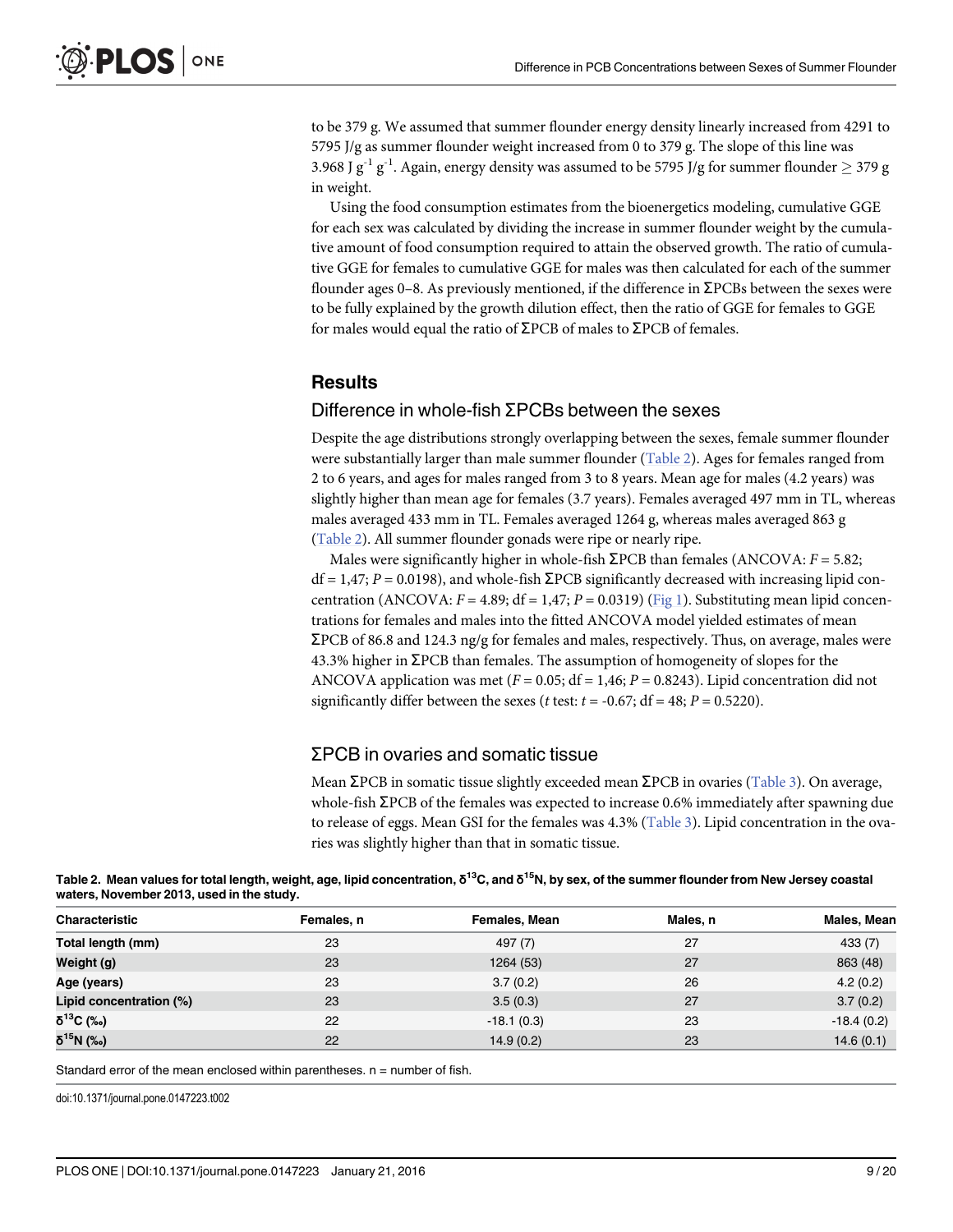8

<span id="page-9-0"></span>

[Fig 1. W](#page-8-0)hole-fish  $\Sigma$ PCB as a function of lipid concentration for summer flounder from New Jersey coastal waters, November 2013. Displayed lines are from the fitted ANCOVA model.

doi:10.1371/journal.pone.0147223.g001

#### Difference in PCB congener distributions between the sexes

Based on results from principal component analysis, PCB congener distributions could not be separated by sex [\(Fig 2](#page-10-0)). Similarly, results from the battery of t tests indicated very little difference in PCB congener distributions between the sexes. Of the 83  $t$  tests, only 3 yielded a significant difference. The proportions of  $\Sigma$ PCB represented by PCB congeners 44 and 132 were significantly higher in females compared with males, whereas the proportion of  $\Sigma$ PCB represented by PCB congener 48 was significantly higher in males compared with females. These 3 congeners were minor contributors to  $\Sigma$ PCB, as PCB congeners 44 and 48 each represented less than 0.2% of  $\Sigma$ PCB, and PCB congener 132 represented less than 1% of  $\Sigma$ PCB.

# Difference in  $\delta^{13}$ C and  $\delta^{15}$ N between the sexes

Stable isotope ratios did not significantly differ between the sexes for both carbon (t test:  $t = 0.76$ ; df = 43; P = 0.4520) and nitrogen (t test: t = 1.59; df = 43; P = 0.1192). Mean  $\delta^{13}$ C val-ues for females and males were -18.1 and -18.4‰, respectively [\(Table 2](#page-8-0)), while mean  $\delta^{15}N$  values for females and males were 14.9 and 14.6‰, respectively.

#### Bioenergetics modeling

Females grew faster than males. Based on the fitted von Bertalanffy growth models and lengthweight regressions, mean weights at ages 2, 4, 6, and 8 were 702, 1627, 2641, and 3570 g, respectively, for females. In contrast, mean weights at ages 2, 4, 6, and 8 were 543, 1015, 1457, and 1819 g, respectively. Thus, at age 8, size (weight) of females was nearly double that of males.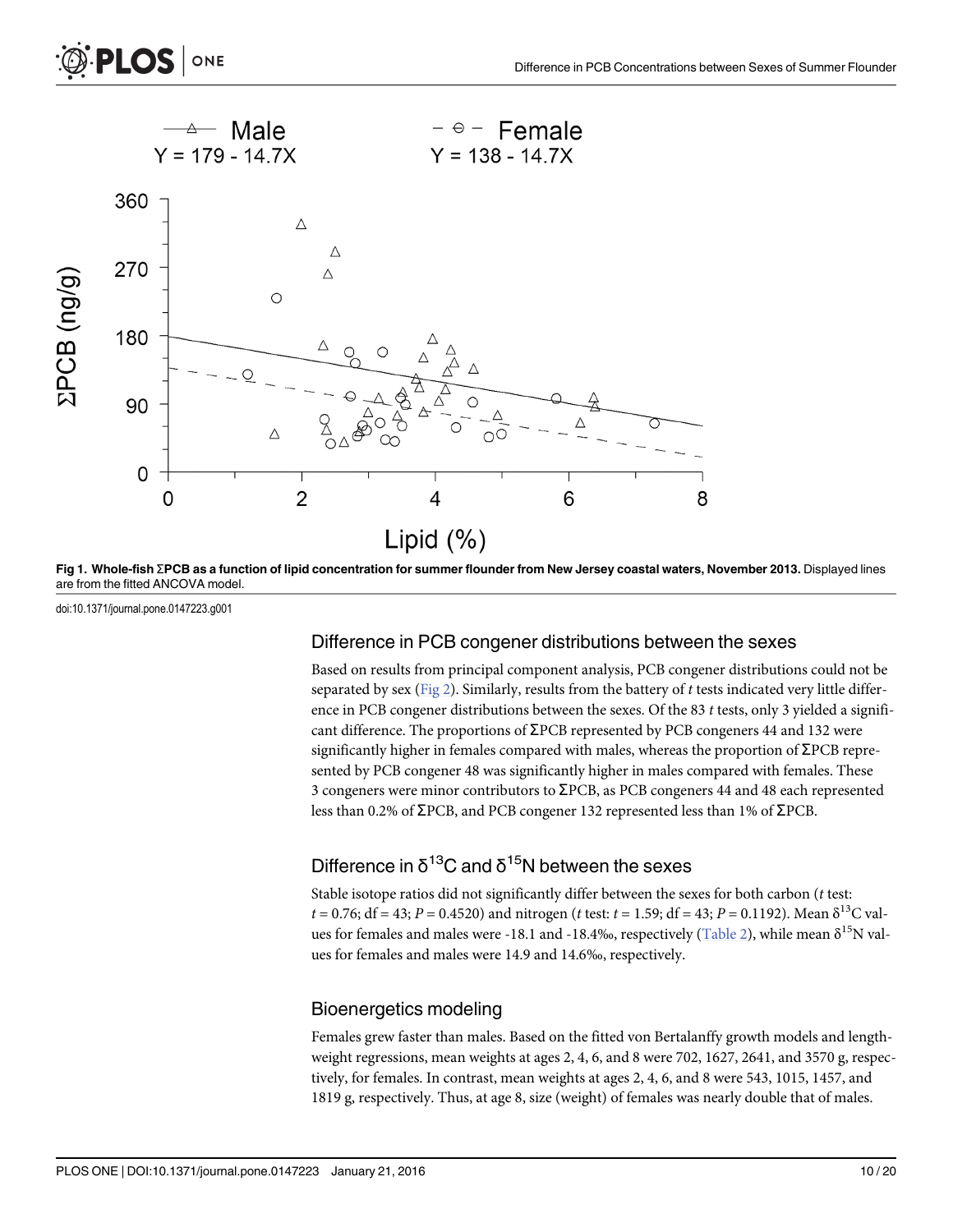<span id="page-10-0"></span>[Table 3.](#page-8-0) Mean values for  $\Sigma$ PCB in ovaries,  $\Sigma$ PCB in somatic tissue, expected percent change in whole-fish ΣPCB immediately after spawning due to release of eggs, gonadosomatic index (GSI), lipid concentration in ovaries, and lipid concentration in somatic tissue of the five female summer flounder from New Jersey coastal waters, November 2013, used in the study.

| <b>Characteristic</b>                                                                                          | Mean           |
|----------------------------------------------------------------------------------------------------------------|----------------|
| $\Sigma$ PCB in ovaries (ng/g)                                                                                 | 71.9<br>(23.0) |
| $\Sigma$ PCB in somatic tissue (ng/g)                                                                          | 83.7<br>(20.9) |
| Expected percent change in whole-fish $\Sigma$ PCB immediately after spawning due to release<br>of eggs $(\%)$ | $+0.6(0.4)$    |
| GSI (%)                                                                                                        | 4.3(0.4)       |
| Lipid concentration in ovaries (%)                                                                             | 5.0(0.3)       |
| Lipid concentration in somatic tissue (%)                                                                      | 4.0(0.5)       |

Standard error of mean enclosed within parentheses.

doi:10.1371/journal.pone.0147223.t003

The ratio of GGE for females to GGE for males monotonically increased as age increased from 0 to 8 years [\(Fig 3\)](#page-11-0). Across ages 2–8 years, the ratio of GGE for females to GGE for males averaged 1.185. Thus, the growth dilution effect could account for males being 18.5% greater in  $\Sigma$ PCB than females.

#### **Discussion**

Change in  $\Sigma$ PCB due to release of eggs at spawning had no explanatory power whatsoever with regard to the 43% higher  $\Sigma$ PCB observed in male summer flounder compared with female



[Fig 2. P](#page-9-0)rincipal component 2 versus principal component 1, based on application of principal component analysis to proportions of  $\Sigma$ PCB in 10 homolog groups. The PCB congener determinations were for summer flounder from New Jersey coastal waters, November 2013.

doi:10.1371/journal.pone.0147223.g002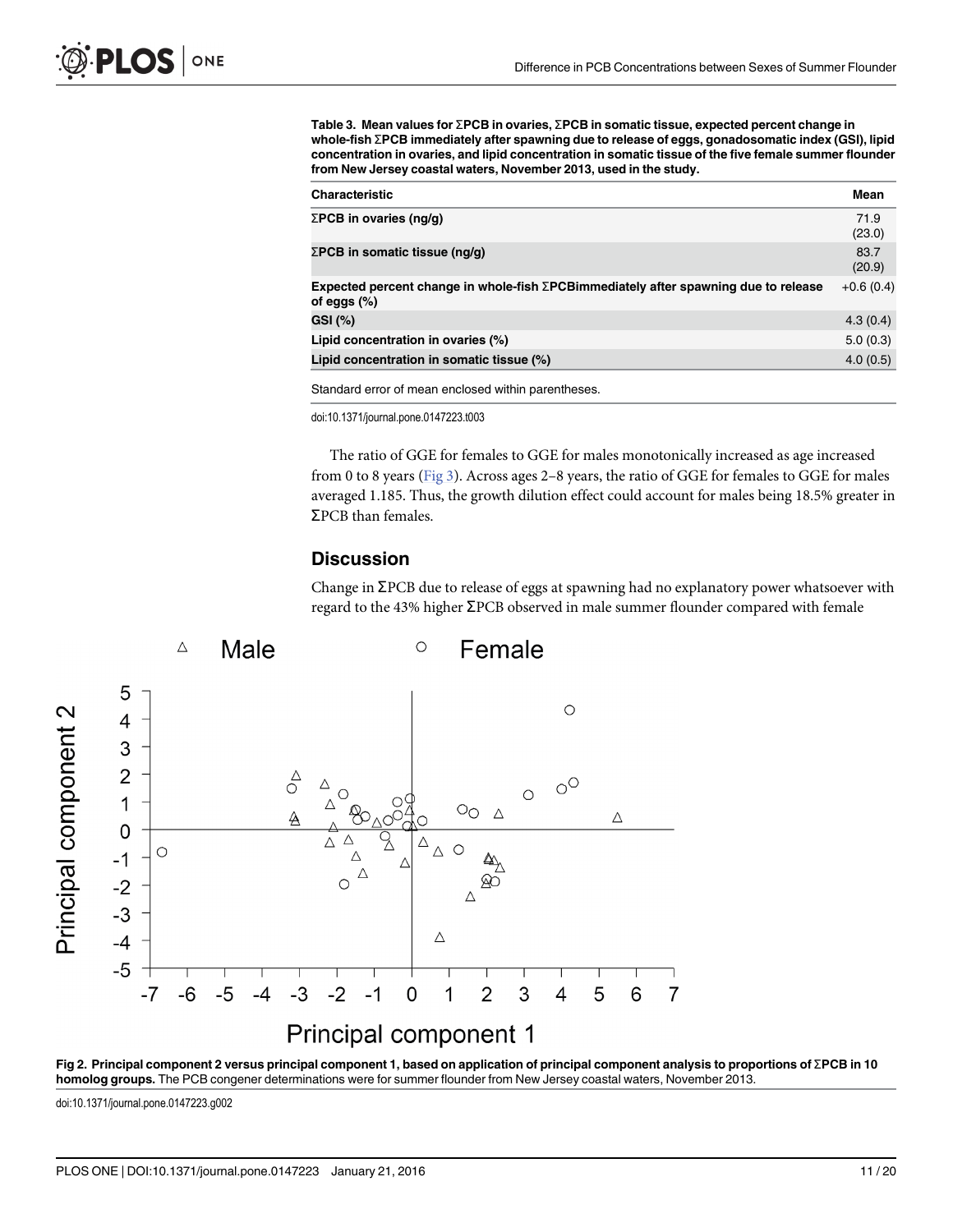<span id="page-11-0"></span>

[Fig 3. E](#page-10-0)stimated ratio of cumulative gross growth efficiency (GGE) of females to cumulative GGE of males, as a function of age, for summer flounder from New Jersey coastal waters, November 2013. Estimates based on application of the southern flounder bioenergetics model by Burke and Rice [[26\]](#page-18-0).

doi:10.1371/journal.pone.0147223.g003

summer flounder. We estimated that females would increase in  $\Sigma$ PCB by 0.6%, on average, immediately after spawning due to release of eggs, whereas males were significantly higher in  $\Sigma$ PCB compared with females. Because  $\Sigma$ PCB in females was expected to increase immediately after spawning, the release of eggs by females could not, in any way, explain the higher  $\Sigma$ PCB observed in males compared with females. Madenjian  $[1]$  $[1]$  contended that, in most fish populations, the change in  $\Sigma$ PCB of females immediately after spawning due to release of eggs was not a factor contributing to the higher  $\Sigma$ PCB observed in males compared with females, and our results supported that contention. Summer flounder shared this characteristic of females slightly increasing in  $\Sigma$ PCB immediately after spawning due to shedding of eggs with walleye, lake trout, rainbow trout Oncorhynchus mykiss, white sucker Catostomus commersoni, and lake whitefish [[1,3\]](#page-16-0). In addition, PCB determinations for coho salmon and sea lamprey provided further support for the contention that release of eggs was not responsible for the greater PCB concentrations observed in males compared with females  $[35-36]$  $[35-36]$  $[35-36]$  $[35-36]$  $[35-36]$ . In both of these studies, the coho salmon and sea lamprey populations were sampled prior to spawning. Both species are semelparous in that they spawn just once during their lifetime and then die soon thereafter. Thus, these fish had never spawned prior to being caught, and therefore release of eggs at spawning could not possibly explain the greater  $\Sigma$ PCB observed in males compared with females for both species.

Although results from the bioenergetics modeling indicated that the growth dilution effect could account for males being 18.5% greater in  $\Sigma$ PCB compared with females, we found that male summer flounder were 43.3% greater in  $\Sigma$ PCB than female summer flounder. Thus, even though a substantial portion (18.5/43.3 or 43%) of this difference in  $\Sigma$ PCBs between the sexes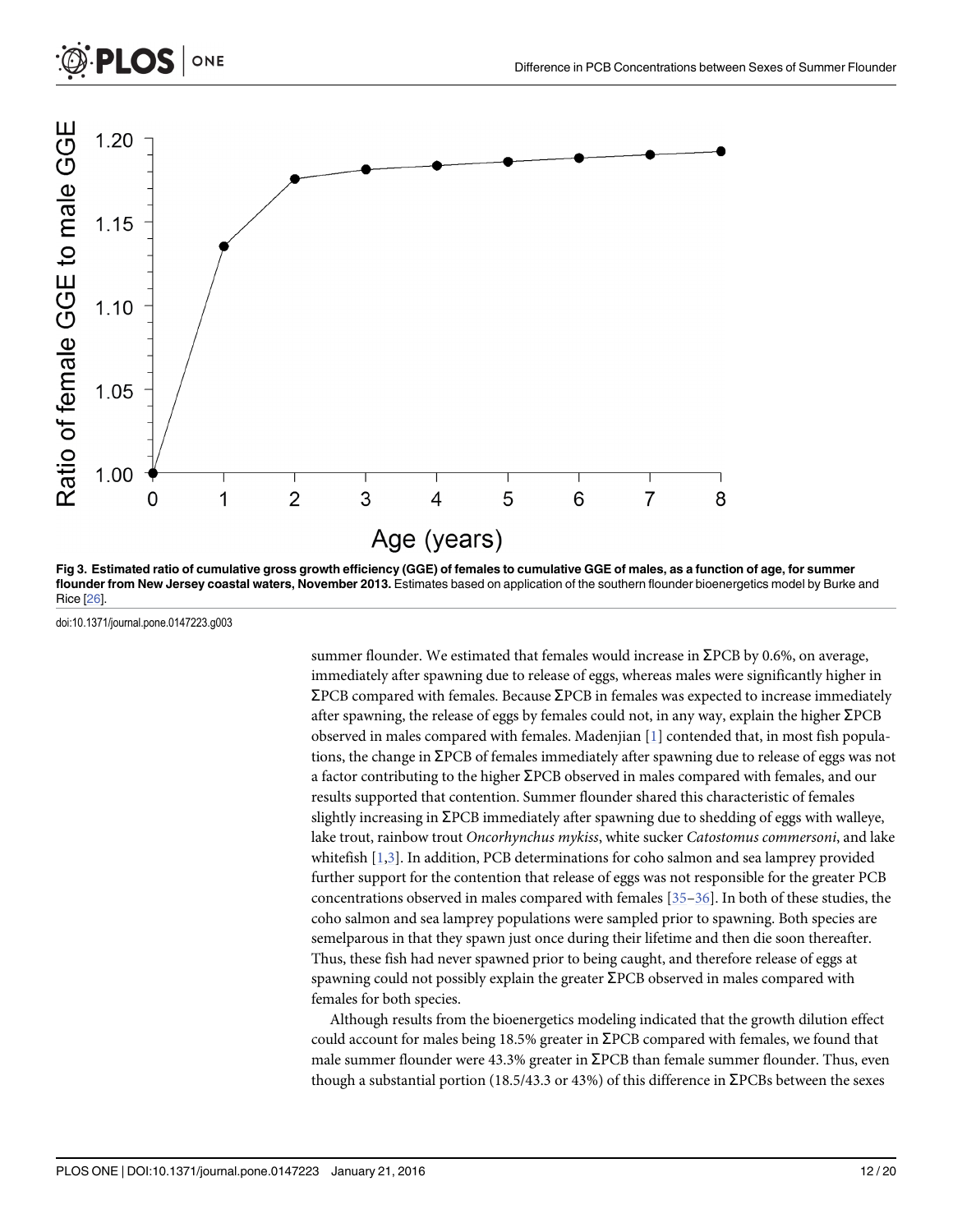<span id="page-12-0"></span>of summer flounder was attributable to the growth dilution effect, most of the observed difference in  $\Sigma$ PCBs between the sexes was unexplained by the growth dilution effect. In contrast, the growth dilution effect accounted for less than 3% of the observed difference in  $\Sigma$ PCBs between the sexes of lake trout, coho salmon, burbot, sea lamprey, and lake whitefish [\[3,](#page-16-0)[35](#page-18-0)-[38\]](#page-18-0). For walleye, the growth dilution effect could explain males being about 10% greater in  $\Sigma$ PCB than females, and therefore the growth dilution effect accounted for 10/34 or 29% of the observed difference in  $\Sigma$ PCBs between the sexes [[39\]](#page-18-0). For cisco, the growth dilution effect accounted for 3/43 or 7% of the observed difference in  $\Sigma$ PCBs between the sexes [[2\]](#page-16-0). Thus, in most cases, the growth dilution effect was a very minor contributor to the observed difference in  $\Sigma$ PCBs between the sexes.

A "hot spot" effect, as described by Madenjian [\[1\]](#page-16-0), did not appear to contribute to the observed difference in  $\Sigma$ PCBs between the sexes of summer flounder, for three reasons. A "hot spot" effect is realized when: (1) a PCB "hot spot", where sediment PCB concentrations are sufficiently elevated to cause an elevation in the PCB concentrations of the prey, is located within the range occupied by the fish population, and (2) fish of one sex are spatially segregated from fish of the other sex for part of year such that fish of one sex spatially overlap with prey of relatively high PCB concentration associated with the PCB "hot spot", whereas fish of the other sex spatially overlap with prey of relatively low PCB concentration. Both of these conditions must be met for a "hot spot" effect to occur. The first reason for contending that evidence to support a "hot spot" effect was lacking was that the PCB congener distributions did not appreciably vary between the sexes of summer flounder. A "hot spot" effect has typically been associated with a substantial difference in PCB congener distributions between the sexes [[21](#page-17-0)]. In contrast, we found a minimal amount of variation in the PCB congener distributions between the sexes of summer flounder. The second reason was that both  $\delta^{13}C$  and  $\delta^{15}N$  did not significantly vary with sex. These stable isotope ratio results suggested that both habitat utilization and diet composition did not appreciably vary between the sexes of summer flounder. The third reason was that the relative difference in  $\Sigma$ PCBs between the sexes of summer flounder was not indicative of a "hot spot" effect. In previous studies, a "hot spot" effect has been associated with males being 1.7 to 2.5 times higher  $\Sigma$ PCB than females [[1,](#page-16-0)[21](#page-17-0)]. However, we determined that male summer flounder were 1.43 times higher in  $\Sigma$ PCB than female summer flounder. Further, over  $40\%$  of this difference in  $\Sigma$ PCBs between the sexes was attributable to the growth dilution effect. Thus, the relative difference in  $\Sigma$ PCBs between the sexes of summer flounder fell within the range of relative differences in  $\Sigma$ PCBs reported for the seven aforementioned species of freshwater fishes. These results suggested that a "hot spot" effect was an unlikely contributor to the observed difference in  $\Sigma$ PCBs between the sexes of summer flounder, because the "hot spot" effect was not identified as a likely contributor to the observed differences in  $\Sigma$ PCBs between the sexes of these seven freshwater fishes [[1](#page-16-0)–[3\]](#page-16-0).

Despite the paucity of evidence for a "hot spot" effect on the summer flounder  $\Sigma$ PCB, a few PCB "hot spots" still persist in the sediments of certain estuarine areas, including the New York–New Jersey Harbor estuary and the Delaware River estuary  $[40-41]$  $[40-41]$  $[40-41]$  $[40-41]$ . In addition, the Historic Area Remediation Site (HARS), located about 10 km east of the base of Sandy Hook (New Jersey), continues to be remediated  $[42]$ , although the remediation is more than halfway completed (S. Knowles U. S. Army Corps of Engineers, personal communication). Dredged material from the New York–New Jersey Harbor, garbage, city refuse, cellar dirt (natural rock and soil excavated during building construction), and sediments had been dumped offshore of Sandy Hook during the late 1800s through 1997. In 1997, the U. S. Environmental Protection Agency (USEPA) closed this area offshore of Sandy Hook to any further dumping, and designated it the HARS. Beginning in 1998, a plan was implemented to reduce environmental impacts at this site to acceptable levels by capping the sediments with at least 1 m of uncontaminated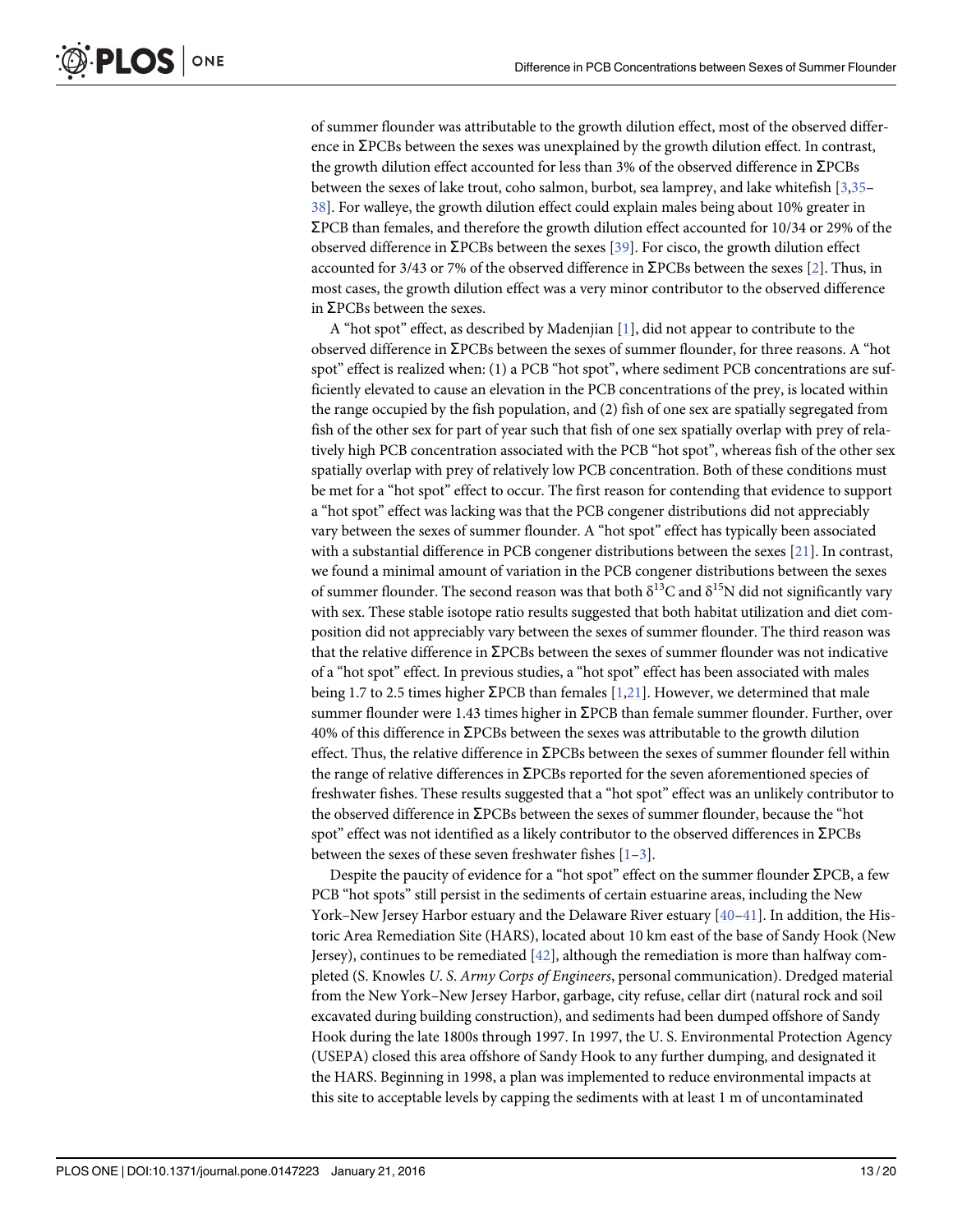<span id="page-13-0"></span>dredged material [[42\]](#page-18-0). By 2014, about 65% of the designated remediation area had been capped (S. Knowles, personal communication). The HARS was located about 70 km north of the capture area for the summer flounder used in our study.

We concluded that the primary driver of the 43% higher  $\Sigma$ PCB in male summer flounder compared with female summer flounder was most likely a higher rate of energy expenditure by males, stemming from greater activity and a greater SMR. This higher rate of energy expenditure led to a higher rate of food consumption, which in turn led to a higher PCB accumulation rate. In the few cases where differences in activities between the sexes of fish have been documented, males have been shown to have greater activity compared with females [\[2,](#page-16-0)[36\]](#page-18-0). Similarly, higher SMR in males compared with females has been documented for brown trout Salmo trutta, Sebastolobus altivelis, and largemouth bass Micropterus salmoides [\[43](#page-18-0)–[45](#page-18-0)]. Further, Lozán [\[46](#page-18-0)] reported a 15% higher SMR in male dab compared with female dab. A greater rate of energy expenditure by males has been hypothesized as a characteristic common to most fish populations around the world [[1](#page-16-0)].

Our findings have implications for both basic and applied sciences. We have shown that males have significantly higher whole-fish  $\Sigma$ PCB than females in a population of summer flounder, a marine fish, thereby corroborating and extending the results from earlier studies on freshwater fishes, including walleye, lake trout, coho salmon, burbot, sea lamprey, cisco, and lake whitefish. The emergence of this pattern of higher whole-fish  $\Sigma$ PCB in males continues, as this pattern appears to hold for both freshwater and saltwater fishes. We envision that this new line of research will eventually be useful in developing sex-specific bioenergetics models for fish. From an applied science perspective, this new research on differences in whole-fish ƩPCBs between the sexes of fish could not only be used to develop more efficient strategies for monitoring  $\Sigma$ PCB in fish populations [[47](#page-18-0)], but may also prove useful in developing fish consumption advisories [[4](#page-16-0)].

Although lipid concentration was once believed to be the primary regulator of PCB accumulation in fish, food consumption is now recognized as the governing factor [[48](#page-19-0)–[50](#page-19-0)]. In general, lipid concentration is positively correlated with  $\Sigma$ PCB, although the relationship is not a cause-and-effect one [\[49\]](#page-19-0). Thus, the observed difference in  $\Sigma$ PCBs between the sexes of summer flounder was not expected to be due to a difference in lipid concentration between the sexes. Males were slightly higher in lipid concentration than females, but the difference was not significant. In burbot from Great Slave Lake, females were higher in lipid concentration, but males were higher in  $\Sigma$ PCB [[38](#page-18-0)]. Interestingly, we found that summer flounder  $\Sigma$ PCB actually decreased with increasing lipid concentration. Reasons for this decrease were unclear. Perhaps prey with relatively high lipid concentration were also relatively low in  $\Sigma$ PCB.

Our conclusion that males expended energy at a higher rate than females, and therefore consumed food at a higher rate, was partially dependent on the assumption that the bulk of PCBs accumulated by the summer flounder entered the bodies of the fish via dietary intake rather than direct uptake from the water. Based on results from previous studies, this assumption appeared to be sound. Less than 1% of the PCB body burden in adult lake trout from Lake Michigan entered the lake trout via direct uptake from the water whereas the rest of the PCB body burden was from food consumption, according to the results of a PCB accumulation model applied to field data [\[50\]](#page-19-0). Further, the field estimate of net trophic transfer efficiency of PCBs to Lake Michigan lake trout from their prey was within 1% of the laboratory estimate of net trophic transfer efficiency of PCBs to lake trout from their food [\[51\]](#page-19-0). The field estimate of net trophic transfer efficiency was based on the assumption that direct uptake of PCBs from water was negligible. Thus, the fact that the field estimate was nearly identical to the laboratory estimate indicated that direct uptake of PCBs from water was practically negligible. Similarly, the field estimate of net trophic transfer efficiency of PCBs to Lake Michigan lake whitefish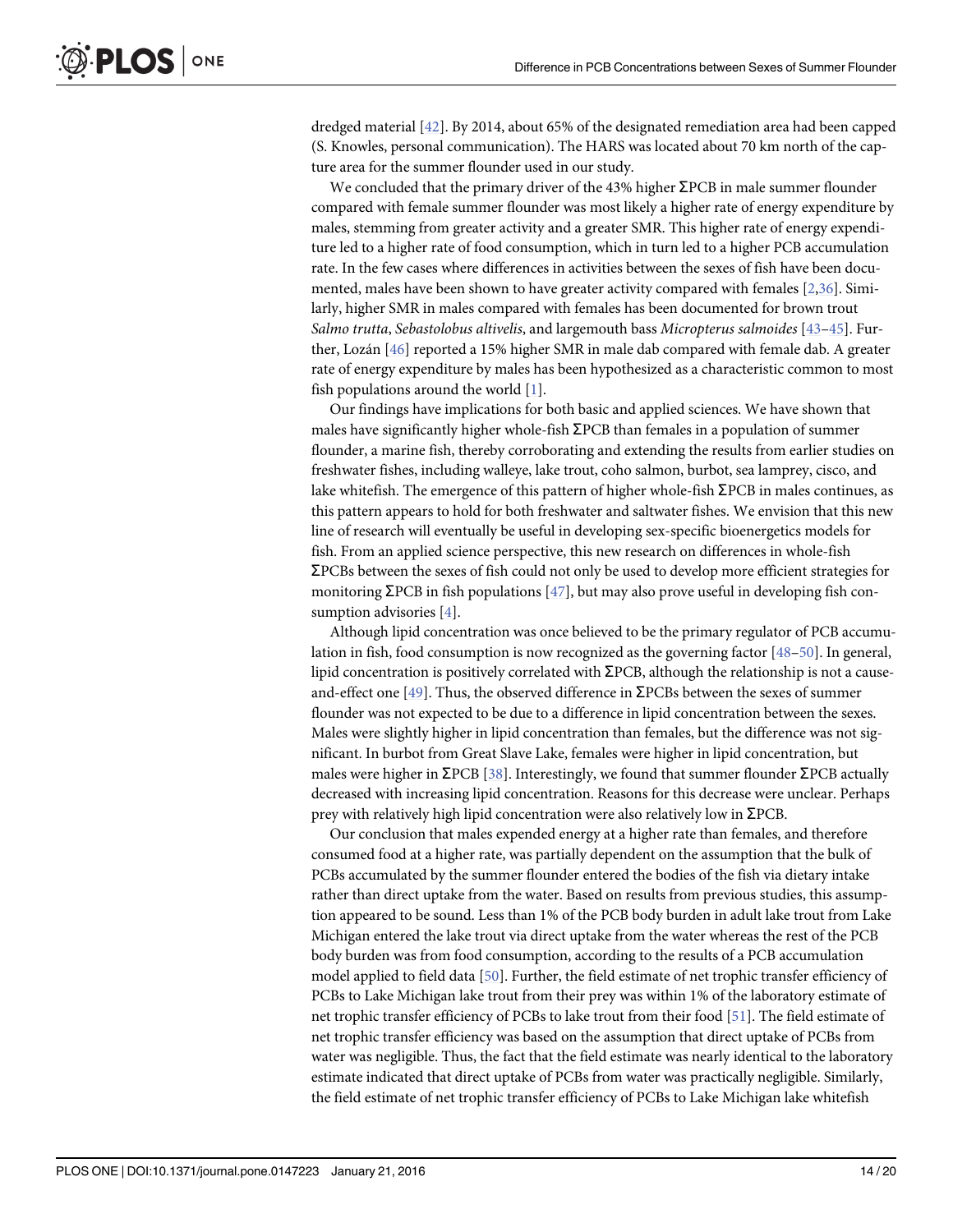<span id="page-14-0"></span>from their prey was within 6% of the laboratory estimate of net trophic transfer efficiency of PCBs to lake whitefish from food, suggesting that direct uptake of PCBs from water was of very minor importance in the PCB budget for lake whitefish [[52](#page-19-0)]. In addition, direct uptake of PCBs from water may be even less important for summer flounder in the Atlantic Ocean than for lake trout or lake whitefish in Lake Michigan. Mean PCB concentration in Lake Michigan water during the 1990s was estimated to be 0.64 ng/L  $[53]$  $[53]$ , whereas PCB concentrations in water from the North Atlantic during the 1990s averaged 0.0003 ng/L [\[54\]](#page-19-0). Because the rate of direct uptake from water is directly proportional to PCB concentration in the water [\[50](#page-19-0)], the rate of direct uptake of PCBs from the water for a fish inhabiting the North Atlantic may be substantially less than that for a fish in Lake Michigan. Although presumed to be a benthic species, the summer flounder may actually spend a considerable amount of time in the water column  $[12]$  $[12]$ . Finally, Carlson and Hites  $[55]$  $[55]$  $[55]$  concluded that the bulk of the PCBs accumulated by farmed Atlantic salmon *Salmo salar* was from dietary intake, because the PCB congener distribution in the Atlantic salmon closely corresponded to the PCB congener distribution in the commercial feed fed to the Atlantic salmon.

Conclusions drawn from our bioenergetics modeling results were robust to uncertainties in the model inputs. The growth dilution effect was defined as the relative difference in GGEs between the sexes solely due to a difference in growth rates between the sexes. We would expect that the degree of bias in GGE estimates arising from inaccuracies in the values used for model inputs should be similar for both sexes. Thus, the ratio of GGE in females to GGE in males should be relatively unaffected by these biases. In addition, Burke and Rice [[26](#page-18-0)] reported that their bioenergetics model predictions were relatively insensitive to perturbations in the values of most of the model parameters. Further, the remaining model parameters, for which perturbations in their values had a relatively large effect on bioenergetics model predictions, were often associated with a high degree of confidence in their estimated values. Finally, Burke and Rice [[26](#page-18-0)] concluded that their bioenergetics model estimates of food consumption by southern flounder held in a pond during a feeding experiment were reasonably accurate, as the model estimates of cumulative food consumption were within 5% of observed cumulative food consumption.

A considerable amount of additional research will be needed before a credible attempt to model PCB accumulation in fish of both sexes of summer flounder from New Jersey coastal waters can be made. The issue of whether females show some degree of spatial separation from males over extended periods of time still needs to be fully resolved. Data from the commercial and recreational fishery catches during 2009–2011 provided evidence that summer flounder exhibit some degree of sex-specific segregation [[11](#page-17-0)[,56](#page-19-0)]. Based on results of their data analyses, Morson et al. [[11](#page-17-0),[56](#page-19-0)] proposed that females are more likely to spend their summers relatively close to shore compared with males. However, even if this inferred spatial separation were verified by years of additional fieldwork, it still may not explain the higher  $\Sigma$ PCB in males. During the early fall, and presumably during the summer as well, the summer flounder population can range more than 50 km east of the New Jersey shoreline [[9](#page-17-0)]. Thus, this proposed "close to shore" area could potentially extend well beyond 10 km from the shoreline. If so, then this area would not only encompass the aforementioned PCB "hot spots" in estuaries but would also include the HARS. Results from our carbon stable isotope determinations did not indicate spatial separation of females from males, however such determinations may not provide sufficient resolution to this issue. Carbon stable isotope analysis has the potential to distinguish between the primary sources of carbon in the food chain of two or more groups of organisms, however this technique has limitations in accurately identifying the primary source of carbon in the food chain [[23](#page-17-0),[57](#page-19-0)]. If some degree of spatial separation of female summer flounder from male summer flounder were verified by additional fieldwork, the question of whether fish of one sex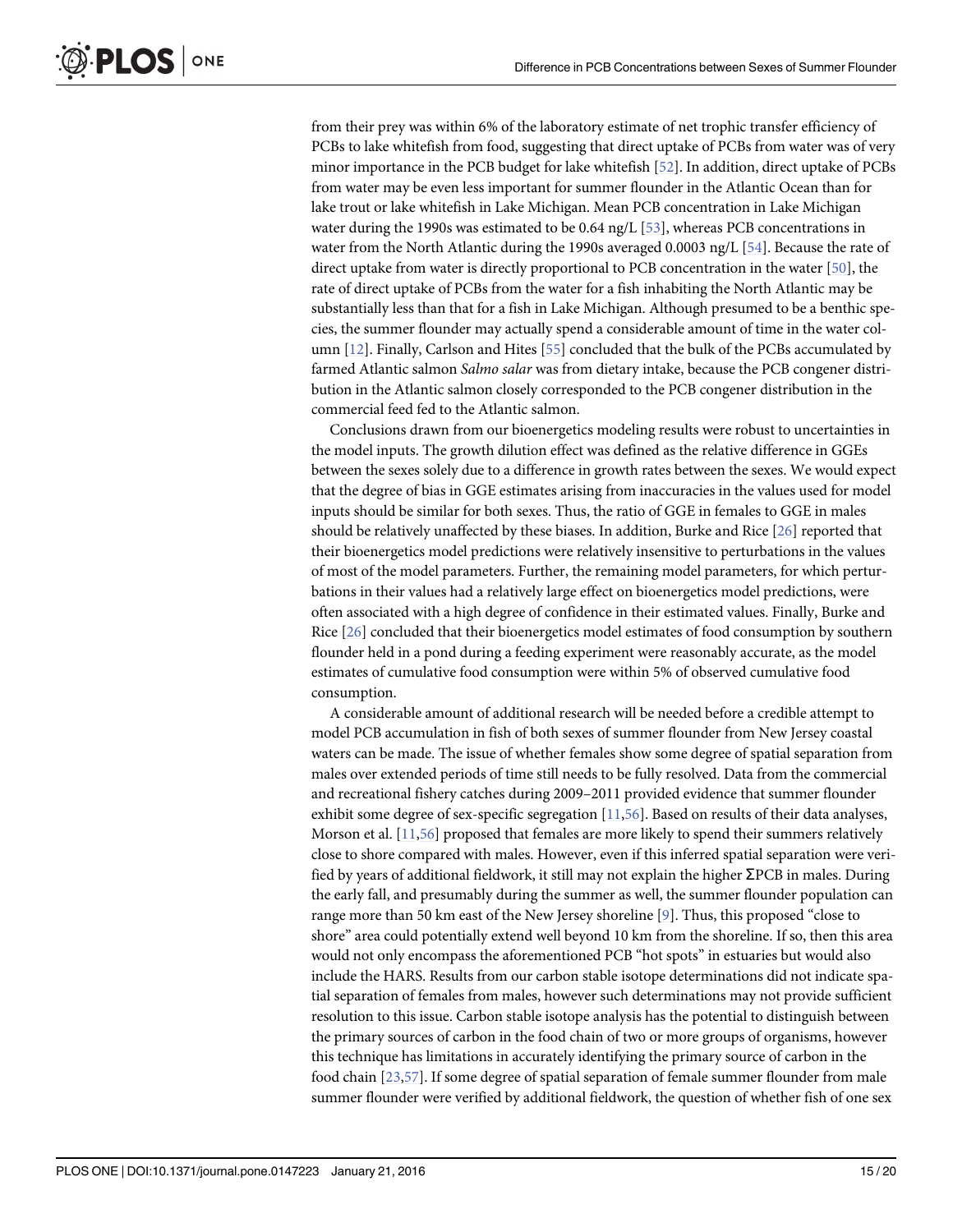<span id="page-15-0"></span>spend more time in areas with elevated sediment PCB concentrations than fish of the other sex would still need to be answered. Again, although the stable isotope and PCB congener distribution results do not support this possibility, the issue still needs to be fully resolved. Certainly, it is possible that diet composition may be identical among two groups of spatially separated fish, whereas  $\Sigma$ PCB of the prey may vary substantially between the two groups. To accurately model PCB accumulation in fish of both sexes of summer flounder, PCB concentration of the water specifically inhabited by the summer flounder would have to be determined. Summer flounder apparently do move about the water column  $[12]$  $[12]$  $[12]$ , but some time is also spent on ocean bottom. Thus, PCB concentration of the water column inhabited by the summer flounder, as well as PCB concentration of the water surrounding the summer flounder when the fish are on ocean bottom, must be known to accurately assess direct uptake of PCBs from water. Moreover, amounts of time spent on bottom and in the water column would also have to be taken into account. In areas where sediment PCB concentration is elevated, PCB concentrations in the pore water of the sediments and in water overlying the sediments can also be relatively high [\[58](#page-19-0)–[60\]](#page-19-0). The importance of direct uptake of PCBs from water in the PCB budget for a fish depends on the ratio of PCB concentration in food to PCB concentration in water [\[61\]](#page-19-0). If PCB concentration in water is sufficiently high relative to PCB concentration of food, direct uptake of PCBs from water would be an important component of the PCB budget. Given that direct uptake of PCBs from water is positively influenced by the ventilation rate of the fish [[61](#page-19-0)], the rate of direct uptake of PCBs from water would be expected to be higher in males than in females, because males are believed to expend energy at a faster rate than females. Finally, whole-organism PCB concentration of the various prey items would also have to be determined to accurately model PCB accumulation in summer flounder.

One new research direction suggested by our study would be to more accurately assess the difference in energy expenditure rates between the sexes of summer flounder. Both active and passive telemetry, using acoustic tags attached to fish, has provided the means to track movements of summer flounder into and out of estuarine areas, as well as within estuarine areas [\[62](#page-19-0)–[64\]](#page-19-0). However, to date, differences between the sexes have not been addressed. Telemetry using acoustic tags may afford researchers the opportunity to quantify the difference in activities between the sexes of summer flounder, but, of course, researchers would have to be able to sex the fish to successfully complete these types of investigations. To accurately quantify activity, estimates of swimming speed and/or total distance traveled over time are needed, and therefore movements of the summer flounder would have to be tracked at a fine geographic scale. Use of accelerometer tags may provide another means of assessing the difference in activities between the sexes of summer flounder [\[65](#page-19-0)–[66\]](#page-19-0). In addition, laboratory respirometry could be used to quantify the difference in SMRs between the sexes of summer flounder.

# **Conclusions**

We determined that, on average, whole-fish  $\Sigma PCB$  in adult male summer flounder exceeded whole-fish  $\Sigma$ PCB in adult female summer flounder by 43%. We concluded that this difference was most likely due to a combination of higher energy expenditure rate in males, stemming from greater activity and a higher SMR, and the growth dilution effect. This higher rate of energy expenditure resulted in a higher rate of food consumption and, in turn, led to a higher PCB accumulation rate. Females grew substantially faster than males, and therefore the PCBs were more "diluted" in the larger body masses of the females. Both freshwater and marine fish appear to share this characteristic of greater whole-fish  $\Sigma$ PCB in males compared with females, as this characteristic has now been documented for walleye, lake trout, coho salmon, burbot, sea lamprey, cisco, lake whitefish, and summer flounder. We recommend that a new line of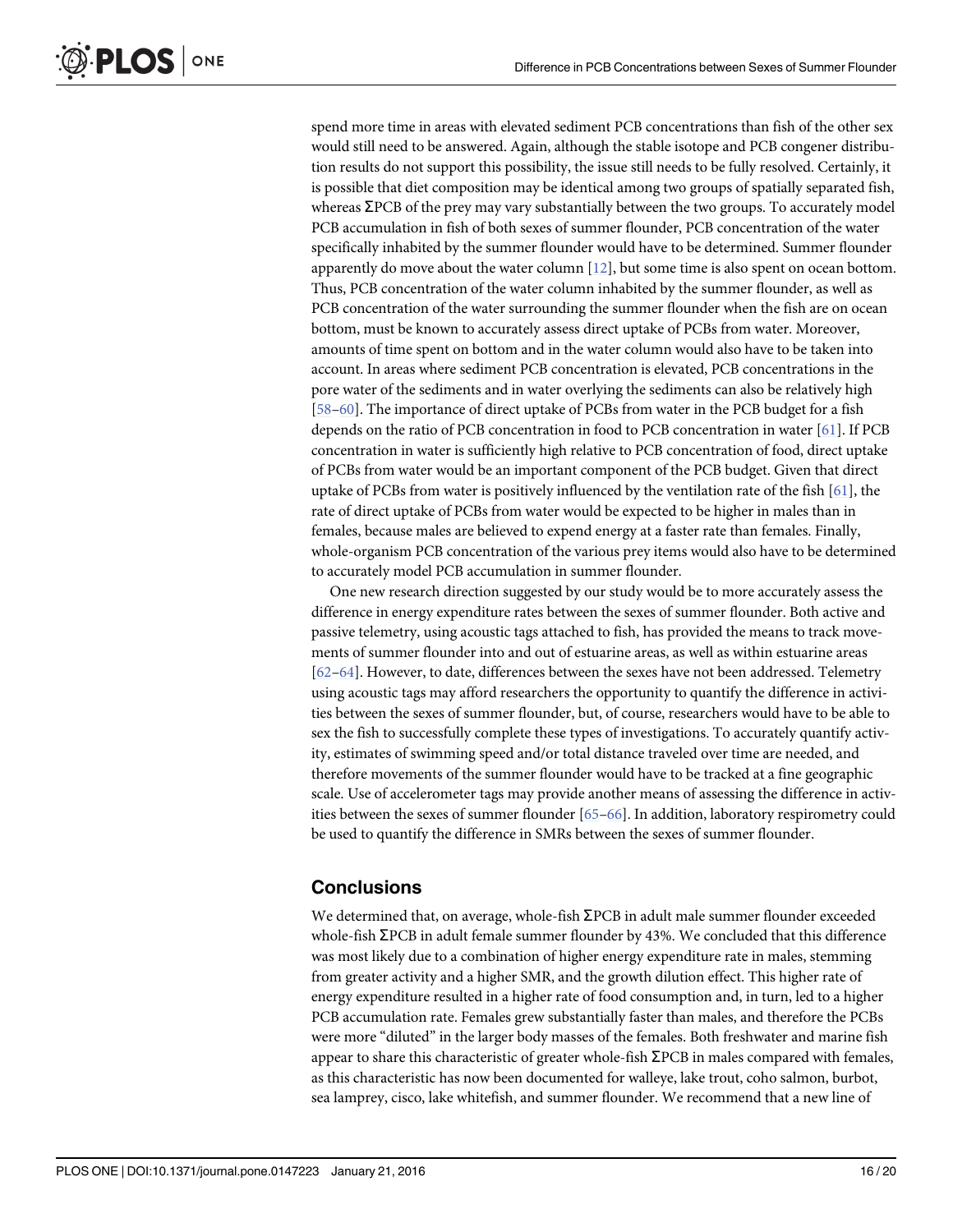<span id="page-16-0"></span>research be initiated, as a follow up to our study, to more accurately account for the difference in energy expenditure rates between the sexes of summer flounder. To accomplish this goal, differences in both activities and SMRs between the sexes would need to be quantified.

# Supporting Information

[S1 File.](http://www.plosone.org/article/fetchSingleRepresentation.action?uri=info:doi/10.1371/journal.pone.0147223.s001) Whole-fish  $\Sigma$ PCB for summer flounder from New Jersey coastal waters, November 2013.

(XLSX)

[S2 File.](http://www.plosone.org/article/fetchSingleRepresentation.action?uri=info:doi/10.1371/journal.pone.0147223.s002) Whole-fish PCB congener concentrations for summer flounder from New Jersey coastal waters, November 2013. (XLSX)

[S3 File.](http://www.plosone.org/article/fetchSingleRepresentation.action?uri=info:doi/10.1371/journal.pone.0147223.s003) ΣPCB concentrations in somatic tissue and ovaries of female summer flounder from New Jersey coastal waters, November 2013. (XLSX)

# Acknowledgments

We thank Ganzorig Batsaikhan, Maria Berezin, Kaycee Coleman, Julia Criscione, Christopher Filosa, James Fiorendino, Christopher Free, Evan Kwityn, Margaret Shaw, and Thomas Siciliano for their assistance with homogenization of the fish tissues. We are indebted to Jason Morson for obtaining the summer flounder and for his help throughout this study. We thank Blanche Jackson and Eric Robillard for contributing their expertise in aging summer flounder otoliths. We also thank David McElroy, Diego Narváez, Mark Terceiro, Mark Wuenschel, and the Northeast Cooperative Research Program's Study Fleet for providing input data for the bioenergetics modeling. Mark Terceiro and Mark Wuenschel reviewed the manuscript and made helpful suggestions for its improvement. Use of trade, product, or firm names does not imply endorsement by the United States Government. This article is Contribution 2005 of the U. S. Geological Survey Great Lakes Science Center and Contribution 1803 of the Great Lakes Environmental Research Laboratory.

# Author Contributions

Conceived and designed the experiments: CPM OPJ. Performed the experiments: CPM OPJ RRR JPO ARV SAP. Analyzed the data: CPM OPJ RRR JPO ARV SAP. Contributed reagents/ materials/analysis tools: CPM OPJ RRR JPO ARV SAP. Wrote the paper: CPM OPJ RRR JPO ARV SAP.

#### References

- [1.](#page-1-0) Madenjian CP (2011) Sex effect on polychlorinated biphenyl concentrations in fish: a synthesis. Fish and Fisheries 12:451–460.
- [2.](#page-1-0) Madenjian CP, Yule DL, Chernyak SM, Begnoche LJ, Berglund EK, Isaac EJ (2014) Males exceed females in PCB concentrations of cisco (Coregonus artedi) from Lake Superior. Science of the Total Environment 493:377–383. doi: [10.1016/j.scitotenv.2014.06.007](http://dx.doi.org/10.1016/j.scitotenv.2014.06.007) PMID: [24954559](http://www.ncbi.nlm.nih.gov/pubmed/24954559)
- [3.](#page-1-0) Madenjian CP, Ebener MP, Sepúlveda MS (2015) PCB concentrations of lake whitefish (Coregonus clupeaformis) vary by sex. Journal of Great Lakes Research 41:1185–1190.
- [4.](#page-1-0) Gewurtz SB, Bhavsar SP, Fletcher R (2011) Influence of fish size and sex on mercury/PCB concentration: Importance for fish consumption advisories. Environment International 37:425–434. doi: [10.1016/](http://dx.doi.org/10.1016/j.envint.2010.11.005) [j.envint.2010.11.005](http://dx.doi.org/10.1016/j.envint.2010.11.005) PMID: [21168218](http://www.ncbi.nlm.nih.gov/pubmed/21168218)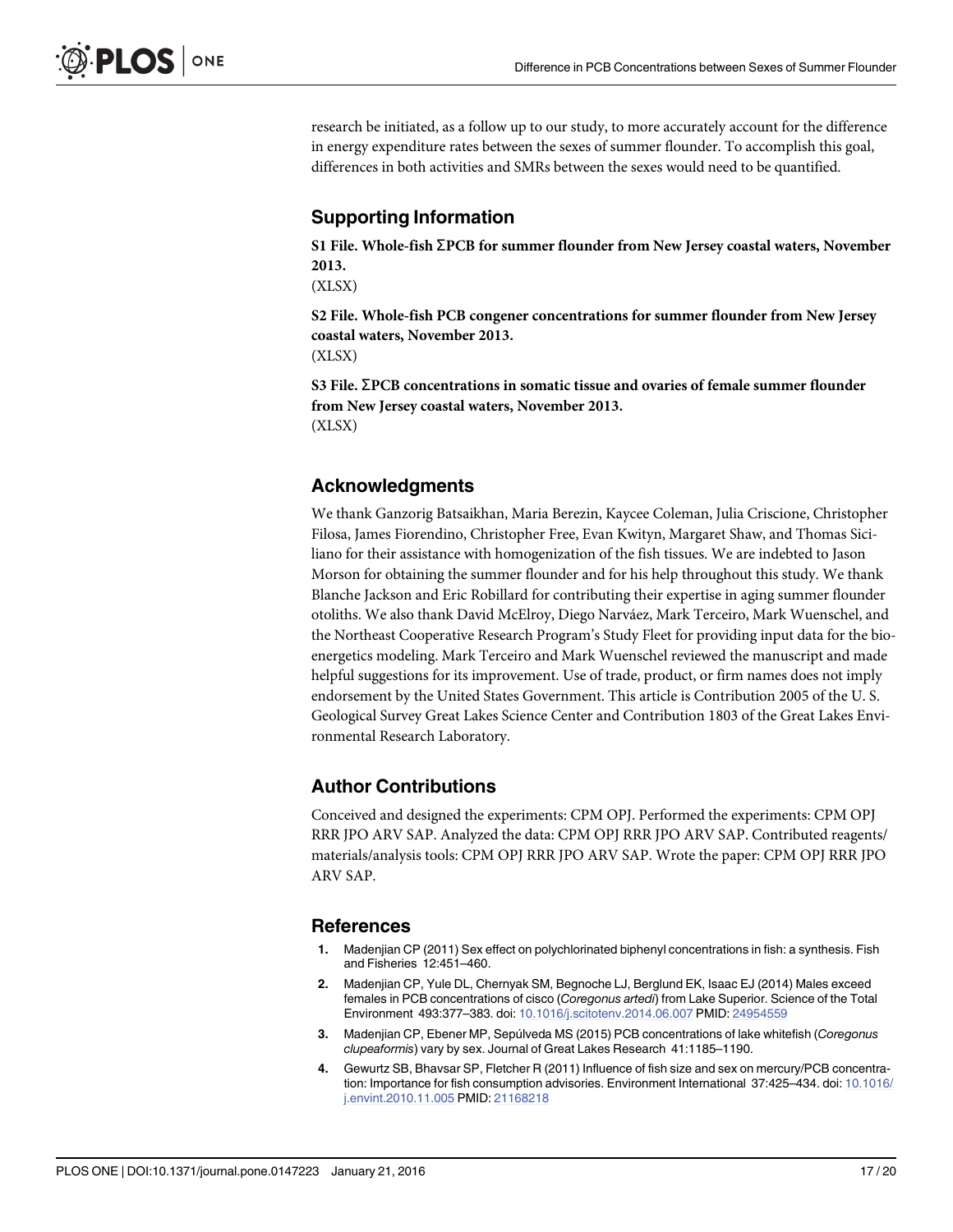- <span id="page-17-0"></span>[5.](#page-1-0) Kammann U, Landgraff O, Steinhart H (1993) Distribution of aromatic organochlorines in livers and reproductive organs of male and female dabs from the German Bight. Marine Pollution Bulletin 26:629–635.
- [6.](#page-1-0) Rypel AL, Findlay RH, Mitchell JB, Bayne DR (2007) Variations in PCB concentrations between genders of six warmwater fish species in Lake Logan Martin, Alabama, USA. Chemosphere 68:1707– 1715. PMID: [17490714](http://www.ncbi.nlm.nih.gov/pubmed/17490714)
- [7.](#page-1-0) Bodiguel X, Loizeau V, Le Guellec A-M, Roupsard F, Philippon X, Mellon-Duval C (2009) Influence of sex, maturity and reproduction on PCB and p,p'DDE concentrations and repartitions in the European hake (Merluccius merluccius, L.) from the Gulf of Lions (N.W. Mediterranean). Science of the Total Environment 408:304–311. doi: [10.1016/j.scitotenv.2009.10.004](http://dx.doi.org/10.1016/j.scitotenv.2009.10.004) PMID: [19875155](http://www.ncbi.nlm.nih.gov/pubmed/19875155)
- [8.](#page-1-0) Marthinsen I, Staveland G, Skaare JU, Ugland KI, Haugen A (1991) Levels of environmental pollutants in male and female flounder (Platichthys flesus L.) and cod (Gadus morhua L.) caught during the year 1988 near or in the waterway of Glomma, the largest river of Norway. I. Polychlorinated biphenyls. Archives of Environmental Contamination and Toxicology 20:353–360. PMID: [1907124](http://www.ncbi.nlm.nih.gov/pubmed/1907124)
- [9.](#page-2-0) Terceiro M (2002) The summer flounder chronicles: Science, politics, and litigation, 1975–2000. Reviews in Fish Biology and Fisheries 11:125–168.
- [10.](#page-2-0) Terceiro M (2011) The summer flounder chronicles II: new science, new controversy, 2001–2010. Reviews in Fish Biology and Fisheries 21:681–712.
- [11.](#page-2-0) Morson JM, Bochenek EA, Powell EN, Gius JE (2012) Sex at length of summer flounder landed in the New Jersey recreational party boat fishery. North American Journal of Fisheries Management 32:1201–1210.
- [12.](#page-2-0) Wuenschel MJ, Able KW, Vasslides JM, Byrne DM (2013) Habitat and diet overlap of 4 piscivorous fishes: variation on the inner continental shelf off New Jersey. Fishery Bulletin 111:352–369.
- [13.](#page-3-0) Carlson DL, De Vault DS, Swackhamer DL (2010) On the rate of decline of persistent organic contaminants in lake trout (Salvelinus namaycush) from the Great Lakes, 1970–2003. Environmental Science and Technology 44:2004–2010. doi: [10.1021/es903191u](http://dx.doi.org/10.1021/es903191u) PMID: [20163091](http://www.ncbi.nlm.nih.gov/pubmed/20163091)
- [14.](#page-3-0) Jude DJ, Rediske R, O'Keefe J, Hensler S, Giesy J (2010) PCB concentrations in walleyes and their prey from the Saginaw River, Lake Huron: a comparison between 1990 and 2007. Journal of Great Lakes Research 36:267–276.
- [15.](#page-4-0) Frame GM, Cochran JW, Boewadt SS (1996) Complete PCB congener distributions for 17 Aroclor mixtures determined by 3 HRGC systems optimized for comprehensive, quantitative, congener-specific analysis. Journal of High Resolution Chromatography 19:657–668.
- [16.](#page-4-0) Ballschmiter K, Bacher R, Mennel A, Fischer R, Riehle U, Swerev M (1992) The determination of chlorinated biphenyls, chlorinated dibenzodioxins, and chlorinated dibenzofurans by GC-MS. Journal of High Resolution Chromatography 15:260–270.
- [17.](#page-4-0) International Union of Pure and Applied Chemistry (IUPAC) (2012) Recommendations on organic & biochemical nomenclature, symbols & terminology etc. Available: <http://www.chem.qmul.ac.uk/iupac/>. Accessed November 2015.
- [18.](#page-5-0) Schmidt LJ, Hesselberg RG (1992) A mass spectroscopic method for analysis of AHH-inducing and other polychlorinated biphenyl congeners and selected pesticides in fish. Archives of Environmental Contamination and Toxicology 23:37–44. PMID: [1637197](http://www.ncbi.nlm.nih.gov/pubmed/1637197)
- [19.](#page-5-0) Hesselberg RJ, Hickey JP, Nortrup DA, Willford WA (1990) Contaminant residues in the bloater (Coregonus hoyi) of Lake Michigan, 1969–1986. Journal of Great Lakes Research 16:121–129.
- [20.](#page-5-0) Niimi AJ (1983) Biological and toxicological effects of environmental contaminants in fish and their eggs. Canadian Journal of Fisheries and Aquatic Sciences 40:306–312.
- [21.](#page-6-0) Stapanian MA, Madenjian CP, Rediske RR, O'Keefe JP (2013) Sexual differences in proportions of PCB congeners in burbot (Lota lota) from Lake Erie. Chemosphere 93:1615-1623. doi: [10.1016/j.](http://dx.doi.org/10.1016/j.chemosphere.2013.08.016) [chemosphere.2013.08.016](http://dx.doi.org/10.1016/j.chemosphere.2013.08.016) PMID: [24001671](http://www.ncbi.nlm.nih.gov/pubmed/24001671)
- [22.](#page-6-0) Stapanian MA, Madenjian CP, Cott PA, Rediske RR, O'Keefe JP (2014) Polychlorinated biphenyl congener distributions in burbot: evidence for a latitude effect. Environmental Toxicology and Chemistry 33:2448–2454. doi: [10.1002/etc.2703](http://dx.doi.org/10.1002/etc.2703) PMID: [25088677](http://www.ncbi.nlm.nih.gov/pubmed/25088677)
- [23.](#page-6-0) Peterson BJ, Fry B (1987) Stable isotopes in ecosystem studies. Annual Review of Ecology and Systematics 18:293–320.
- [24.](#page-6-0) Post DM (2002) Using stable isotopes to estimate trophic position: models, methods, and assumptions. Ecology 83:703–718.
- [25.](#page-7-0) Malloy KD, Targett TE (1994) Effects of ration limitation and low temperature on growth, biochemical condition, and survival of juvenile summer flounder from two Atlantic Coast nurseries. Transactions of the American Fisheries Society 123:182–193.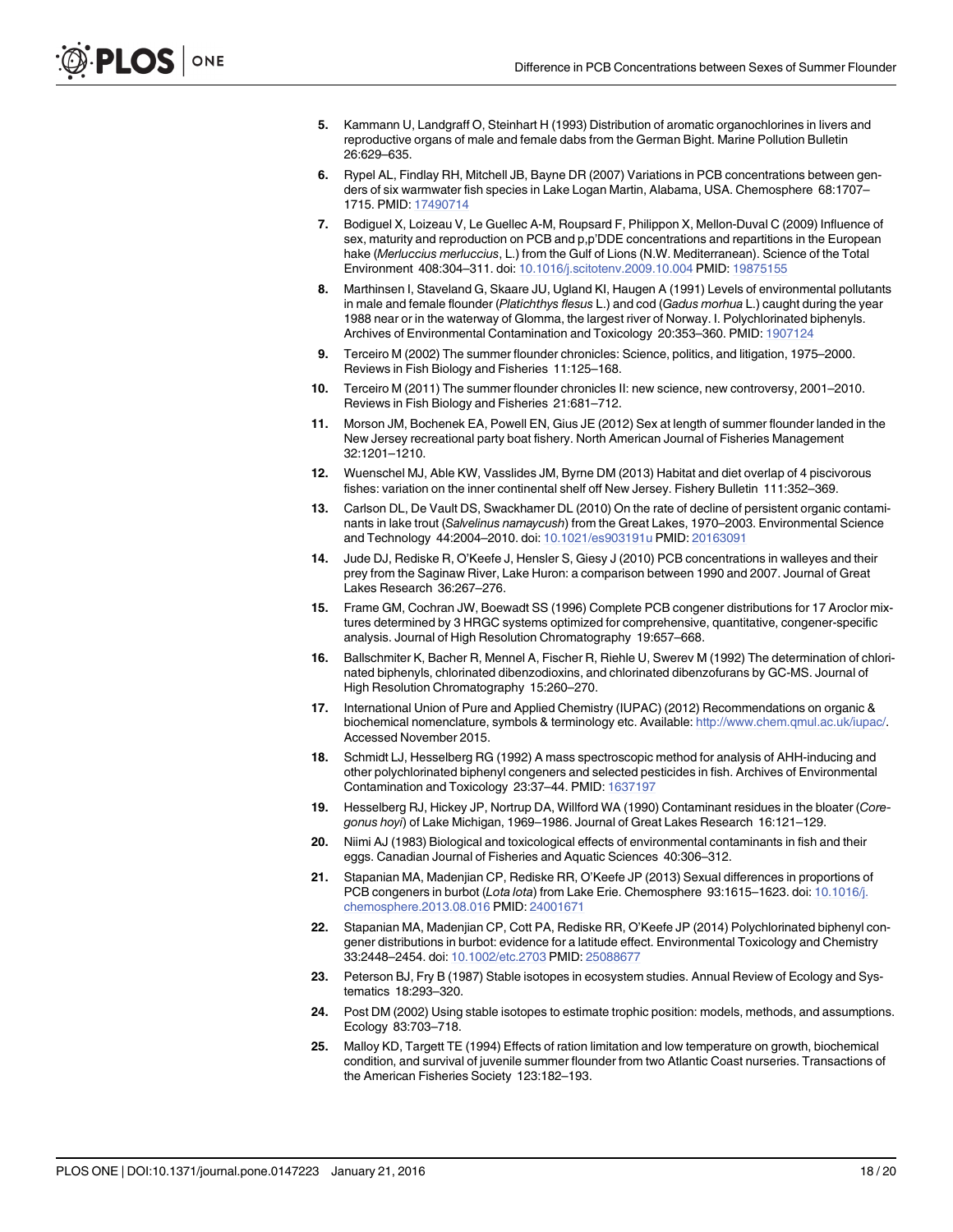- <span id="page-18-0"></span>[26.](#page-7-0) Burke BJ, Rice JA (2002) A linked foraging and bioenergetics model for southern flounder. Transactions of the American Fisheries Society 131:120–131.
- [27.](#page-7-0) Wuenschel M, McElroy D, McBride R (2010) Seasonal patterns in body condition and proximate composition for three flatfishes: winter, yellowtail, and summer flounder. In: 12<sup>th</sup> Flatfish Biology Conference 2010 Program and Abstracts, Northeast Fisheries Science Center Reference Document 10–21, Woods Hole, MA, USA.
- [28.](#page-7-0) Morse WW (1981) Reproduction of the summer flounder, Paralichthys dentatus (L.). Journal of Fish Biology 19:189–203.
- [29.](#page-7-0) Narváez DA, Munroe DM, Hofmann EE, Klinck JM, Powell EN, Mann R, Curchitser E (2015) Long-term dynamics in Atlantic surfclam (Spisula solidissima) populations: The role of bottom water temperature. Journal of Marine Systems 141:136–148.
- [30.](#page-7-0) Steimle FW Jr, Terranova RJ (1985) Energy equivalents of marine organisms from the continental shelf of the temperate Northwest Atlantic. Journal of Northwest Atlantic Fishery Science 6:117–124.
- [31.](#page-7-0) Hartman KJ, Brandt SB (1995) Predatory demand and impact of striped bass, bluefish, and weakfish in the Chesapeake Bay: applications of bioenergetics models. Canadian Journal of Fisheries and Aquatic Sciences 52:1667–1687.
- [32.](#page-7-0) Rudstam LG (1989) A bioenergetics model for Mysis growth and consumption applied to a Baltic population of Mysis mixta. Journal of Plankton Research 11:971–983.
- [33.](#page-7-0) Pothoven SA, Bunnell DB, Madenjian CP, Gorman OT, Roseman EF (2012) Energy density of bloaters in the Upper Great Lakes. Transactions of the American Fisheries Society 141:772–780.
- [34.](#page-7-0) Thayer GW, Schaaf WE, Angelovic JW, LaCroix MW (1973) Caloric measurements of some estuarine organisms. Fishery Bulletin 1:289–296.
- [35.](#page-11-0) Madenjian CP, Schrank CS, Begnoche LJ, Elliott RF, Quintal RT (2010) Sexual difference in PCB concentrations of coho salmon (Oncorhynchus kisutch). Science of the Total Environment 408:1719– 1724. doi: [10.1016/j.scitotenv.2009.12.023](http://dx.doi.org/10.1016/j.scitotenv.2009.12.023) PMID: [20074778](http://www.ncbi.nlm.nih.gov/pubmed/20074778)
- [36.](#page-11-0) Madenjian CP, Johnson NS, Binder TR, Rediske RR, O'Keefe JP (2013) Polychlorinated biphenyl concentrations and activity of sea lamprey Petromyzon marinus vary by sex. Archives of Environmental Contamination and Toxicology 65:693–703. doi: [10.1007/s00244-013-9936-y](http://dx.doi.org/10.1007/s00244-013-9936-y) PMID: [23864162](http://www.ncbi.nlm.nih.gov/pubmed/23864162)
- 37. Madenjian CP, Keir MJ, Whittle DM, Noguchi GE (2010) Sexual difference in PCB concentrations of lake trout (Salvelinus namaycush) from Lake Ontario. Science of the Total Environment 408:1725– 1730. doi: [10.1016/j.scitotenv.2009.12.024](http://dx.doi.org/10.1016/j.scitotenv.2009.12.024) PMID: [20067852](http://www.ncbi.nlm.nih.gov/pubmed/20067852)
- [38.](#page-12-0) Madenjian CP, Stapanian MA, Cott PA, Rediske RR, O'Keefe JP (2014) Polychlorinated biphenyl concentrations of burbot Lota lota from Great Slave Lake are very low but vary by sex. Archives of Environ-mental Contamination and Toxicology 66:529-537. doi: [10.1007/s00244-014-0015-9](http://dx.doi.org/10.1007/s00244-014-0015-9) PMID: [24633047](http://www.ncbi.nlm.nih.gov/pubmed/24633047)
- [39.](#page-12-0) Madenjian CP, Hanchin PA, Chernyak SM, Begnoche LJ (2009) Sexual difference in PCB concentrations of walleyes (Sander vitreus) from a pristine lake. Science of the Total Environment 407:4526– 4532. doi: [10.1016/j.scitotenv.2009.04.031](http://dx.doi.org/10.1016/j.scitotenv.2009.04.031) PMID: [19446308](http://www.ncbi.nlm.nih.gov/pubmed/19446308)
- [40.](#page-12-0) Kennish MJ (2005) Trends of PCBs in New Jersey's estuarine and coastal marine environments: a literature review and update of findings. Bulletin of the New Jersey Academy of Science 50:1–15.
- [41.](#page-12-0) Kimbrough KL, Johnson WE, Lauenstein GG, Christensen JD, Apeti DA (2008) An assessment of two decades of contaminant monitoring in the nation's coastal zone. NOAA Technical Memorandum NOS NCCOS 74, Silver Spring, MD, USA.
- [42.](#page-12-0) U. S. Army Corps of Engineers, U. S. Environmental Protection Agency (2010) Site management and monitoring plan for the Historic Area Remediation Site. Available: [http://www.nj.gov/dep/passaicdocs/](http://www.nj.gov/dep/passaicdocs/docs/NJDOTSupportingCosts/CDF-REPORT-USACE-SITEMANAGEMENTPLAN.pdf) [docs/NJDOTSupportingCosts/CDF-REPORT-USACE-SITEMANAGEMENTPLAN.pdf.](http://www.nj.gov/dep/passaicdocs/docs/NJDOTSupportingCosts/CDF-REPORT-USACE-SITEMANAGEMENTPLAN.pdf) Accessed November 2015.
- [43.](#page-13-0) Beamish FWH (1964) Seasonal changes in the standard rate of oxygen consumption of fishes. Canadian Journal of Zoology 42:189–194.
- 44. Smith KL Jr, Brown NO (1983) Oxygen consumption of pelagic juveniles and demersal adults of the deep-sea fish Sebastolobus altivelis, measured at depth. Marine Biology 76:325–332.
- [45.](#page-13-0) Cooke SJ (2004) Sex-specific differences in cardiovascular performance of a centrarchid fish are only evident during the reproductive period. Functional Ecology 18:398–403.
- [46.](#page-13-0) Lozán JL (1992) Sexual differences in food intake, digestive tract size, and growth performance of the dab, Limanda limanda L. Netherlands Journal of Sea Research 29:223–227.
- [47.](#page-13-0) Madenjian CP, Noguchi GE, Haas RC, Schrouder KS (1998) Sexual difference in polychlorinated biphenyl accumulation rates of walleye (Stizostedion vitreum). Canadian Journal of Fisheries and Aquatic Sciences 55:1085–1092.